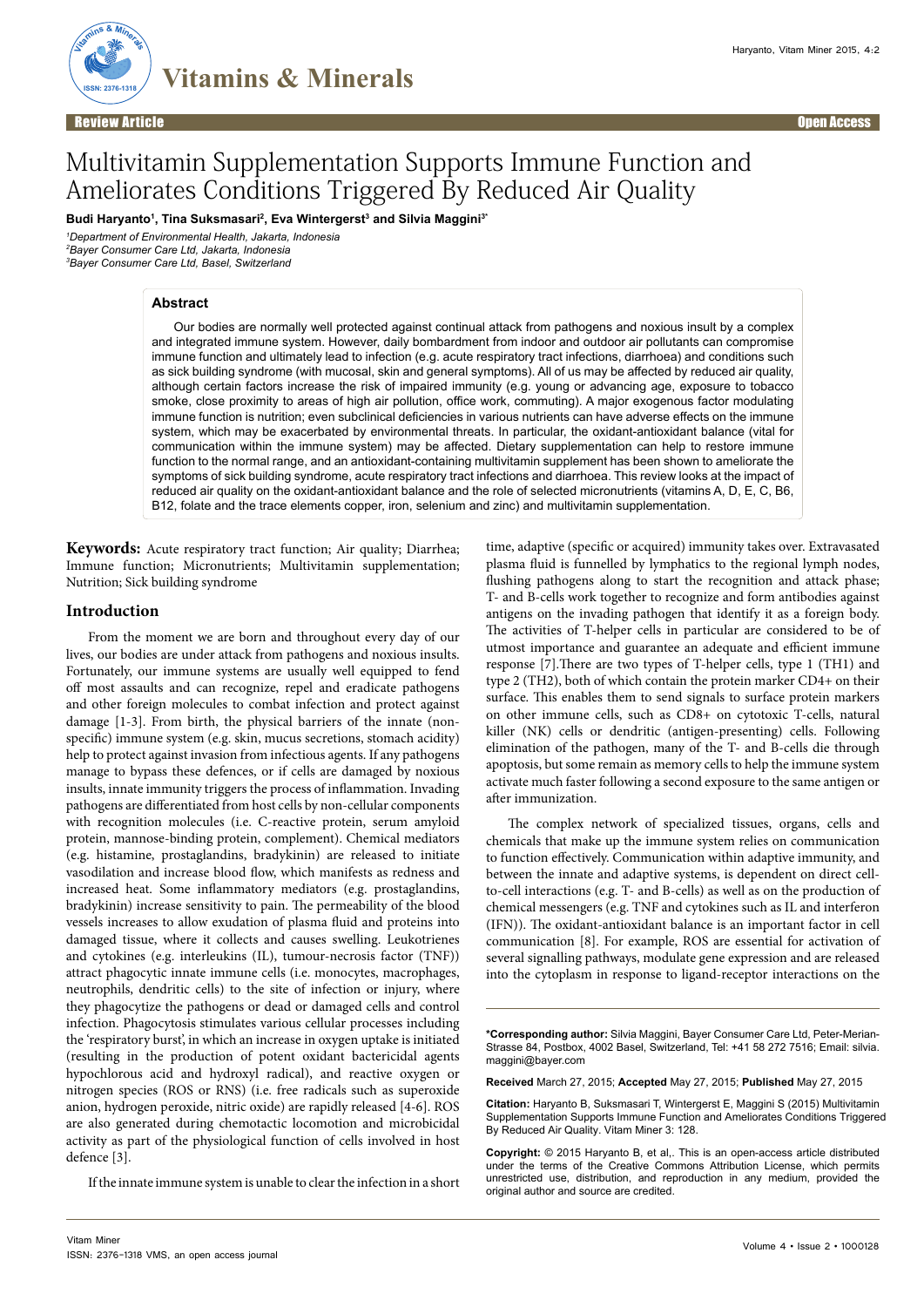membranes of immune cells to regulate the biosynthesis of antibodies or cytokines [6,9]. At high concentrations, however, ROS can mediate damage to cell structures by attacking and denaturing structural and functional molecules (e.g. lipids (particularly polyunsaturated fatty acids), proteins, carbohydrates, nucleic acids, nitric oxide, etc.) and by modulating the activities of redox-sensitive signal transduction pathways, for example [10,11]. Therefore, endogenous antioxidants (with input from co-factors) and ingestion of exogenous antioxidants are necessary to decrease the concentration of ROS by donating an electron to the ROS and generating a more stable species [10,12]. This helps to restore cell signalling to a steady state8 and to protect the cells against damage [10,13]. If the presence of ROS exceeds the protective effects of the body's antioxidant defence system (e.g. because of a decrease in antioxidant status or an increase in the concentration of ROS), 'oxidative stress' occurs where the excess oxidants are free to attack other cell components [14,15].

Immune cells are particularly sensitive to changes in the oxidantantioxidant balance as they contain a high percentage of polyunsaturated fatty acids in their plasma membranes, which are more susceptible to lipid peroxidation by ROS and generate more ROS in the process [9]. Oxidative damage can compromise the integrity of immune cell membranes, altering membrane fluidity and altering the transmission of signals both within and between different immune cells [16]. Thus, the production of ROS by phagocytic immune cells can damage the cells themselves if they are not sufficiently protected by antioxidants, and oxidative damage can result in alterations in the transmission of signals both within and between different immune cells [17]. Interference with the signalling system is deleterious and results in an impaired immune response [3]. Therefore, adequate amounts of neutralizing antioxidants are required to prevent damage to the immune cells and maintain normal immunity [17].

Immune function is influenced by a variety of different factors including age, nutrition, and genetic as well as environmental factors [18]. Many environmental or lifestyle-related factors can temporarily or permanently move specific immune function(s) outside the normal range, thus failing to support optimal health [18]. If this is sustained or becomes more extreme, it may contribute to pathogenic processes and modify disease risk [18]. Air pollution is a major problem, particularly in developing countries, and contributes towards 7 million premature deaths each year [19]. Air pollution can increase the risk of acute respiratory tract infection (ARTI), [20,21] and 14% of air pollution-related deaths are due to lung or respiratory diseases [21]. Contamination of water sources via pollution can lead to diarrhoea [20,22]. An underlying feature of the toxic effects of air pollutants is oxidative stress [11,14,23-30]. Oxidative stress is also associated with indoor air pollution and sick building syndrome (SBS) [31- 36]. SBS consists of a group of mucosal, skin, and general symptoms that are temporally related to working in particular buildings [37]. Indoor air pollution can also cause building-related illness, which includes infectious diseases spread from the building services, such as Legionnaires' disease, and diseases spread from worker to worker within a building, such as viral infections [37,38]. It also includes any toxic reactions to chemicals used within the building, or derived from fungi growing within a building [37,38].

The purpose of this review is to look at factors that negatively affect immune function, with a particular focus on reduced air quality and its impact on health, as well as the immune mechanisms that may be affected. The role of nutrition in immunity will also be examined, with specific reference to the mechanisms affected by air pollution, as well as the benefits of micronutrient supplementation in general and in

## **Factors Influencing Immune Function**

Nutritional status is one of the major exogenous factors modulating different aspects of immune function, and essential micronutrients work in synergy to serve as cofactors in the development, maintenance and expression of the immune response [16,18,39-42]. Undernutrition (including deficiencies in specific micronutrients) can suppress immune functions that are fundamental to protect the host from infectious agents (e.g. bacteria, viruses, fungi, parasites) and other noxious insults (e.g. from chemical pollutants) that exist in the environment [39,43,44]. Table 1 [3,16] summarizes the most important roles of selected micronutrients in immune function.

Throughout life, the immune system is influenced by age [45-47]. At birth, the newborn relies on its own innate immune system and on passive protection (i.e. maternal colostrum and milk, maternal antibodies) [48,49]. The immunologic competence of the newborn progresses rapidly and the acquired immune system gains antigenic experience, which is essential to drive maturation and expansion of cells throughout the whole of the immune system. Microbial antigens play a vital role in the education of the immune system and represent an important factor in predisposition to allergic, inflammatory and autoimmune diseases in later life [48-51]. In healthy adults with a mature immune system, the main determinants of immune competence are lifestyle-related factors such as diet, stress, sleeping habits, sedentary lifestyle, excessive exercise, frequent travelling, pollution, smoking and alcohol abuse [39]. In the elderly, immune dysregulation begins to occur such that cell-mediated immune responses decrease while antibody responses remain relatively preserved. As a result, there is a greater risk of infection in aged individuals, who are 2–10 times more likely to die of infection than their younger counterparts [16]. Innate immunity appears to be less affected by the ageing process, but there is a longer inflammatory process in the elderly [52-54].

The immune system is normally regulated within boundaries specific to each person, but this can be disrupted by external factors [18]. Unfortunately, in today's society we are regularly exposed to environmental and lifestyle factors that can move specific immune functions outside the normal range, thus failing to support optimal health (Figure 1) [18]. If this is sustained or becomes more extreme, it may contribute to an increased risk of disease [18]. For instance, one of the most widespread environmental threats is from reduced air quality as a result of indoor or outdoor air pollution, [20,21] resulting in exposure to higher concentrations of ROS which cannot be managed by the antioxidant defence mechanisms [55]. The subsequent increase in oxidative stress can impair the immune response and, for example, give rise to inflammatory [11,23,24] and respiratory symptoms and decreased resistance to respiratory infections [56,57]. There may also be an increased risk of infection if there is a greater exposure to pathogens, such as in those who spend a prolonged amount of time in close proximity to other people (e.g. frequent travellers, [58-60] office workers [61, 62]), particularly if immune function is suboptimal because of an inadequate diet [39,40,43,44,63].

## **Pollution, Immune Function and Health**

The quality of the air that we breathe and the water that we drink influences our health in many ways through exposure to various physical, chemical and biological risk factors that can directly initiate, facilitate or exacerbate the pathological immune process [11,14,27,29,64-67]. Reductions in air and water quality are major risk factors for disease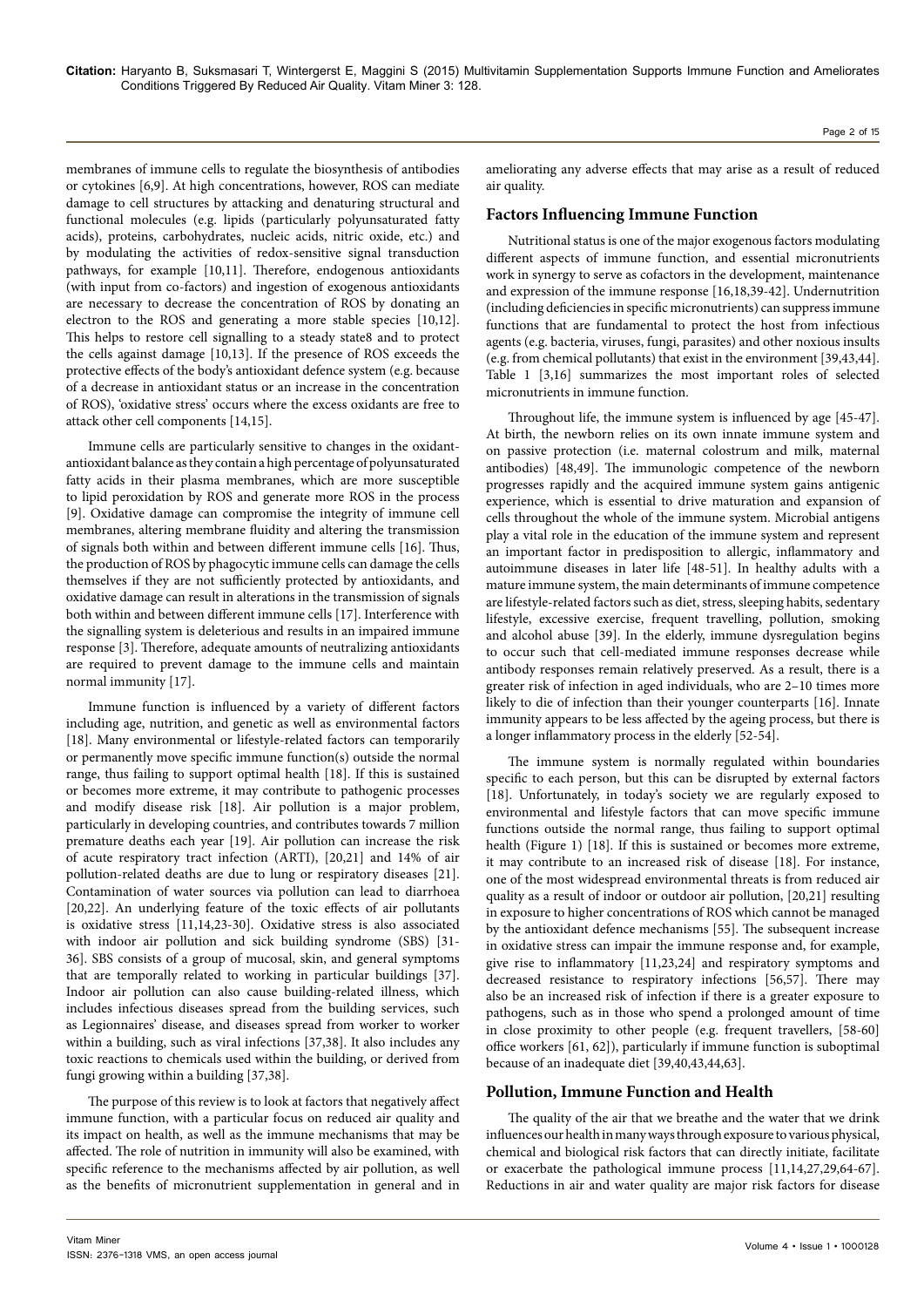Page 3 of 15

| <b>Trace elements</b><br>Micronutrient | Roles in immune function                                                                                                                                                                                                                                                                                                                                                                                                                                                                                                                               | <b>Effects of deficiency</b>                                                                                                                                                                                                                                                                                                                                                                                                                                                                                                                                                                                                                 | <b>Effects of supplementation</b>                                                                                                                                                                                                                                                                                                                                                                                                                                                                                                                                                                 |
|----------------------------------------|--------------------------------------------------------------------------------------------------------------------------------------------------------------------------------------------------------------------------------------------------------------------------------------------------------------------------------------------------------------------------------------------------------------------------------------------------------------------------------------------------------------------------------------------------------|----------------------------------------------------------------------------------------------------------------------------------------------------------------------------------------------------------------------------------------------------------------------------------------------------------------------------------------------------------------------------------------------------------------------------------------------------------------------------------------------------------------------------------------------------------------------------------------------------------------------------------------------|---------------------------------------------------------------------------------------------------------------------------------------------------------------------------------------------------------------------------------------------------------------------------------------------------------------------------------------------------------------------------------------------------------------------------------------------------------------------------------------------------------------------------------------------------------------------------------------------------|
| Vitamins                               |                                                                                                                                                                                                                                                                                                                                                                                                                                                                                                                                                        |                                                                                                                                                                                                                                                                                                                                                                                                                                                                                                                                                                                                                                              |                                                                                                                                                                                                                                                                                                                                                                                                                                                                                                                                                                                                   |
| Α                                      | • Important for innate, cell-mediated immunity<br>and antibody response, supporting Th2 anti-<br>inflammatory response<br>• Crucial in development and differentiation of<br>Th1 and Th2 cells<br>• Normal differentiation of epithelial tissue and<br>gene expression<br>Retinoic acid is essential to imprint T-cells and<br>B-cells with gut-homing specificity, and thus<br>to array T-cells and IgA+ cells into intestinal<br>tissues                                                                                                             | Impairs innate immunity, induces inflammation,<br>potentiates existing inflammatory conditions,<br>impairs defences against pathogens<br>Evokes an excessive proinflammatory<br>response with impaired ability to defend<br>against extracellular pathogens (increased<br>susceptibility to infection due to impaired<br>regeneration of epithelial mucosal barriers)<br>Associated with a diminished phagocytic<br>and respiratory burst of macrophages, and a<br>reduced NK cell activity, increased production<br>of IL-12 and TNF $\alpha$ , and a decrease in antigen-<br>specific response (DTH, antibody production,<br>Th1 response) | Reduces the morbidity and mortality from<br>infectious diseases (especially in children in<br>developing countries) and improves antibody<br>response to vaccinations<br>• Down-regulates IFNy, $TNF\alpha$ , enhances IL-4,<br>IL-5, IL-I0 secretion, and improves antibody<br>titre response to vaccines (Th2 response)<br>• Excessive intakes suppress T-cell functions<br>(down-regulation of nuclear receptors for<br>vitamin A, decrease in transcription and<br>expression of cytokines, antigen-specific<br>antibody production) with increased<br>susceptibility to infectious pathogens |
| D                                      | • Potent immunomodulator in the form of<br>1,25(OH)2D3<br>• Most cells of the immune system except<br>B-cells express vitamin D receptors<br>Involved in cell proliferation<br>• Enhances innate immunity by increasing the<br>differentiation of monocytes to macrophages                                                                                                                                                                                                                                                                             | Correlates with higher susceptibility to<br>infections due to an impaired localized innate<br>immunity and defects in antigen-specific<br>cellular immune response (diminished DTH)<br>Correlates with an increased risk of<br>autoimmune diseases<br>• 1,25(OH), D <sub>3</sub> inhibits maturation of dendritic<br>cells (down-regulation of IL-12, up-regulation<br>of IL-10, inhibition of antigen-presenting<br>capacity), reducing capacity to induce<br>T-cell proliferation and cytokine production,<br>supporting a Th2 response                                                                                                    | In those with autoimmune disorders,<br>supplementation with 1,25(OH) <sub>2</sub> D <sub>3</sub> together<br>with a high calcium diet exerts an inhibitory<br>effect on the progression of the disease<br>(suppression of Th1 response, promoting Th2<br>response)                                                                                                                                                                                                                                                                                                                                |
| Ε                                      | • Most important fat -soluble antioxidant<br>• Potent chain-breaking antioxidant, protecting<br>cell membranes from oxidative damage<br>• Enhances T-cell-mediated functions,<br>lymphocyte proliferation, IL-2 production and<br>NK cell cytotoxic activity<br>• Decreases production of the<br>immunosuppressive factor PGE2<br>Optimizes and enhances Th1 and suppresses<br>a Th <sub>2</sub> response                                                                                                                                              | • In rare cases of vitamin E deficiency in<br>humans, impaired T-cell function and DTH test<br>were reported                                                                                                                                                                                                                                                                                                                                                                                                                                                                                                                                 | • In healthy adults, significantly increased T-cell<br>proliferation, improved the CD4+/CD8+ ratio,<br>and decreased parameters of oxidative stress<br>Results in increased resistance to infection<br>٠<br>In elderly individuals, improved overall immune<br>function by altering the age-associated anti-<br>inflammatory Th2 response (impaired IL-2;<br>DTH, T-cell proliferation; increased IL-4 and<br>IL-6) to a proinflammatory Th1 response<br>(increased IL-2, decreased expression of<br>IL-4, shift to greater proportion of antigen-<br>experienced memory T-cells)                 |
| С                                      | • Effective antioxidant contributing to the<br>maintenance of the redox integrity of cells<br>and protection against ROS generated during<br>respiratory burst and inflammatory response<br>• Regenerates other antioxidants (e.g. vitamin<br>E)<br>• Stimulates leukocyte functions (movement of<br>neutrophils, monocytes)<br>• Role in antimicrobial and NK cell activities,<br>lymphocyte proliferation, chemotaxis and<br>delayed-type hypersensitivity response<br>• Supports integrity of epithelial barrier by<br>promoting collagen synthesis | • Deficiency is associated with decreased of<br>resistance to disease<br>• Impaired leukocyte functions, decreased<br>overall NK cell activity and lymphocyte<br>proliferation<br>• Rapid decline in plasma and leukocytes during<br>stress and infection<br>• Low vitamin C concentrations in elderly<br>predictive of all-cause and cardiovascular<br>disease mortality                                                                                                                                                                                                                                                                    | • High supplemental intakes stimulate<br>phagocytic and T-cell activity<br>Improves antimicrobial and NK cell activity,<br>٠<br>chemotaxis, lymphocyte proliferation, and DTH<br>response (Th1 response)<br>Decreases duration/severity of common cold<br>Reduces incidence of common cold and<br>pneumonia in subjects engaged in strenuous<br>exercise or who live in crowded situations                                                                                                                                                                                                        |
| B6                                     | • Interferes with immune function through<br>involvement in nucleic acid and protein<br>biosynthesis together with vitamin B12 and<br>folate<br>• Adequate intake maintains a Th1 immune<br>response                                                                                                                                                                                                                                                                                                                                                   | Deficiency in humans is accompanied by a<br>suppression of a Th1 response and promotion<br>of a Th2 response (decreased lymphocyte<br>growth and proliferation, decreased NK cell<br>activity, decrease in antibody response (DTH), $\bullet$<br>and decrease in proinflammatory cytokines IL-<br>18 IL-2, IL-2 receptor)                                                                                                                                                                                                                                                                                                                    | • Reverses the immune response (Th1<br>response); required intakes to obtain optimal<br>lymphocyte proliferation may be higher than<br>the current recommended daily allowance<br>High intravenous doses of pyridoxal phosphate<br>may be beneficial in the treatment of patients<br>with autoimmunity and HIV                                                                                                                                                                                                                                                                                    |
| B12                                    | • Interferes with immune function through<br>involvement in nucleic acid and protein<br>biosynthesis together with vitamin B6 and B12<br>• May act as an immunomodulator for cellular<br>immunity, especially with effects on cytotoxic<br>cells (NK; CD8+ T-cells)                                                                                                                                                                                                                                                                                    | Suppresses NK cell activity, decreases number<br>of lymphocytes and CD8+ cells and proportion  .<br>of CD4+ cells leading to an abnormally high<br>CD4+/CD8+ ratio                                                                                                                                                                                                                                                                                                                                                                                                                                                                           | Effects of deficiency could be restored by<br>injection of methyl vitamin B12                                                                                                                                                                                                                                                                                                                                                                                                                                                                                                                     |
| Folate                                 | • Interferes with immune function through<br>involvement in nucleic acid and protein<br>biosynthesis together with vitamin B12 and<br>folate<br>• Maintains innate immunity (NK cell activity)                                                                                                                                                                                                                                                                                                                                                         | Causes an impaired immune response and<br>$\bullet$<br>resistance to infections (reduction in circulating<br>lymphocytes. decreased proliferation;<br>increased CD4+/CD8+ ratio, decreased DTH,<br>and NK cell activity) (impaired Th1 response)<br>The reduction in CD8+ cell proliferation may<br>$\bullet$<br>be related to the finding of an increased<br>carcinogenesis due to reduced cytotoxic<br>activity                                                                                                                                                                                                                            | Supplementation of elderly individuals<br>improves overall immune function by altering<br>the age-associated decrease in NK cell<br>activity (impaired killing of virus-infected cells<br>and tumour cells) supporting a Th1 response<br>providing protection against infections<br>Very large intakes of folic acid have been<br>٠<br>shown to possibly impair NK cell cytotoxicity                                                                                                                                                                                                              |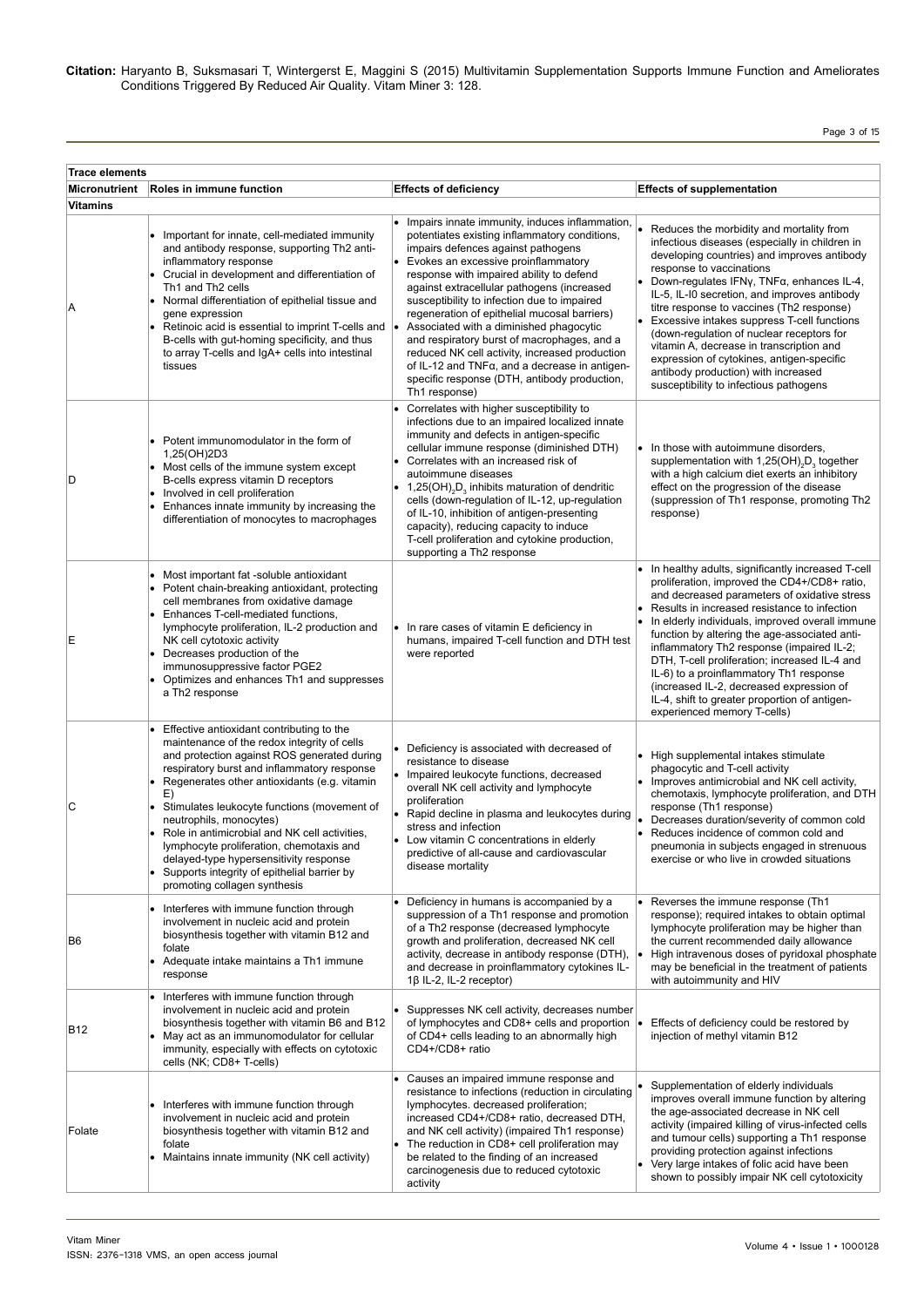Page 4 of 15

| <b>Trace elements</b> |                                                                                                                                                                                                                                                                                                                                                                                                                                                       |                                                                                                                                                                                                                                                                                                                                                                                                                                                                                                                                                                                                                                                                                                                                                                                               |                                                                                                                                                                                                                                                                                                                                                                                                                                                                                                                                                                                                                                                                                                                                                                                                                                                                                                                                                                                                                                                                                                                                                       |  |
|-----------------------|-------------------------------------------------------------------------------------------------------------------------------------------------------------------------------------------------------------------------------------------------------------------------------------------------------------------------------------------------------------------------------------------------------------------------------------------------------|-----------------------------------------------------------------------------------------------------------------------------------------------------------------------------------------------------------------------------------------------------------------------------------------------------------------------------------------------------------------------------------------------------------------------------------------------------------------------------------------------------------------------------------------------------------------------------------------------------------------------------------------------------------------------------------------------------------------------------------------------------------------------------------------------|-------------------------------------------------------------------------------------------------------------------------------------------------------------------------------------------------------------------------------------------------------------------------------------------------------------------------------------------------------------------------------------------------------------------------------------------------------------------------------------------------------------------------------------------------------------------------------------------------------------------------------------------------------------------------------------------------------------------------------------------------------------------------------------------------------------------------------------------------------------------------------------------------------------------------------------------------------------------------------------------------------------------------------------------------------------------------------------------------------------------------------------------------------|--|
| Micronutrient         | Roles in immune function                                                                                                                                                                                                                                                                                                                                                                                                                              | <b>Effects of deficiency</b>                                                                                                                                                                                                                                                                                                                                                                                                                                                                                                                                                                                                                                                                                                                                                                  | <b>Effects of supplementation</b>                                                                                                                                                                                                                                                                                                                                                                                                                                                                                                                                                                                                                                                                                                                                                                                                                                                                                                                                                                                                                                                                                                                     |  |
| Selenium              | Key role in redox regulation and antioxidant<br>function through glutathione peroxidases by<br>removing excess of potentially damaging<br>radicals produced during oxidative stress<br>Essential for optimum immune response:<br>influences both innate and acquired immunity                                                                                                                                                                         | Decreases immunoglobulin titres and aspects<br>of cell-mediated immunity<br>Causes viruses to undergo mutations to more<br>virulent forms                                                                                                                                                                                                                                                                                                                                                                                                                                                                                                                                                                                                                                                     | • Counteracts decreases in immunoglobulin<br>titres and cell-mediated immunity<br>In adults with marginal status: enhanced the<br>cellular immune response (increased IFNy<br>production, Th1 response), had a more rapid<br>clearance of an orally given poliovirus, lower<br>numbers of mutations<br>In healthy subjects: augmented T-cell-<br>۱۰<br>mediated immune response, enhanced<br>proliferation, increased response to antigen<br>stimulation, increased cytotoxic and NK cell<br>activity, increased IFNy (Th1 response)<br>In the elderly: restores the age-related defect<br>in cell proliferation (NK cell and cytotoxic<br>activity), preventing an increased susceptibility<br>to inflammatory and malignant disease<br>Suppresses progression of HIV-1 viral burden<br>and improves CD4 counts                                                                                                                                                                                                                                                                                                                                      |  |
| Zinc                  | Required for optimal functioning of both innate<br>and acquired immunity<br>• Is involved in the cytosolic defence against<br>oxidative stress<br>Essential cofactor for thymulin which<br>modulates cytokine release and induces<br>proliferation<br>Adequate intake supports a Th1 response<br>Helps to maintain skin and mucosal membrane<br>integrity<br>Unbound zinc ions exert a direct antiviral effect<br>on rhinovirus replication           | Causes increased oxidative stress with higher<br>susceptibility to oxidative DNA damage<br>Impairs phagocytosis of macrophages and<br>neutrophils, NK cell activity, generation of the<br>respiratory burst and complement activity by<br>suppression of Th1 response (decreased IFNy<br>and IL-2, impaired NK cell activity, reduction<br>in macrophage functions (e.g. phagocytosis,<br>intracellular killing, generation of respiratory<br>burst, chemotaxis), reduction in cytolytic T-cell<br>activity, decreased DTH), with unaffected Th2<br>response<br>Leads to increased susceptibility to infections,<br>especially during childhood<br>Causes thymus involution, depresses<br>lymphocytes proliferation, Th1 cytokines<br>production, DTH skin responses and antibody<br>response | • Increases cellular mediators of innate<br>immunity (e.g. phagocytosis of macrophages<br>and neutrophils, NK cell activity, generation<br>of respiratory burst, DTH activity), antibody<br>response, and increased numbers of cytotoxic<br>CD8+ T cells (Th1 response)<br>Supplementation of elderly individuals<br>$\bullet$<br>improves impaired immune function by<br>reversing the age-associated decrease in<br>NK cell activity (impaired killing of virus-<br>infected cells and tumour cells) supporting<br>a Th1 response providing protection against<br>infections<br>Can suppress IFNy production and T-cell<br>functions, and decrease expression of anti-<br>apoptotic factors, stimulating apoptosis<br>Reduces the risk and duration of pneumonia in<br>children, and is beneficial in the management<br>of infantile diarrhoea<br>May help to reduce the incidence of infections<br>(i.e. common cold, cold sores and flu) and<br>pneumonia and associated morbidity in the<br>elderly<br>Could prevent age-related degenerative<br>diseases in the elderly such as cancer,<br>atherosclerosis, dementia and Alzheimer's<br>disease |  |
| Iron                  | • Essential for cell differentiation and growth,<br>component of enzymes critical for functioning<br>of immune cells (e.g. ribonucleotide reductase<br>involved in DNA synthesis; myeloperoxidase<br>involved in killing bacteria by neutrophils)<br>Involved in the regulation of cytokine<br>production and action<br>Involved in the killing process of bacteria by<br>٠<br>neutrophils through the formation of highly<br>toxic hydroxyl radicals | Impairs secretion of cytokines (IFNy,<br>$TNFa$ , IL-2) and reduces NK cell activity,<br>T-cell proliferation, DTH response, impairs<br>bactericidal macrophage activity, causes a<br>reduction in the ratio of CD4+/CD8+ with<br>relative expansion of CD8+ cells, and a small<br>decrease in IL-10, indicating that deficiency<br>affects both innate and cell-mediated immunity<br>(suppression of a Th1 response, limited<br>decline in Th2 response)<br>Th1 cell subsets are more sensitive to<br>deficiency than Th <sub>2</sub> cell subsets due to<br>the lower expression of surface transferrin<br>receptors and a smaller iron pool<br>Changes in cellular iron homeostasis to<br>deficiency (or overload) have unfavourable<br>functional consequences on the immune system       | • There is little evidence that oral iron<br>supplementation to deficient subjects inhibits<br>immune response or increases susceptibility to<br>most infections, possibly with the exception of<br>HIV, malaria-related diseases and pneumonia                                                                                                                                                                                                                                                                                                                                                                                                                                                                                                                                                                                                                                                                                                                                                                                                                                                                                                       |  |
| Copper                | • Part of Cu/Zn-superoxide dismutase, a key<br>enzyme in the defence against ROS<br>Maintains intracellular antioxidant balance,<br>suggesting an important role in inflammatory<br>response<br>Important role in the innate immune response<br>(macrophages, neutrophils and monocytes),<br>changes in homeostasis are a crucial<br>component of respiratory burst                                                                                   | Limited data in humans due to copper's<br>efficient homeostatic regulation and lack of<br>appropriate parameters to determine status<br>• In those with marginally-adequate intake,<br>decrease in T-cell proliferation and increase<br>in circulating B-cells, but little effect on serum<br>IL-2 receptor concentration, on neutrophil<br>phagocytic activity or on NK cell activity<br>• No increase in tshe incidence of infections<br>during low intake                                                                                                                                                                                                                                                                                                                                  | • Adequate intake supports a Th1 response and<br>both deficiency and excessive intake modulate<br>the immune response<br>• Long-term high intake in healthy adults<br>significantly reduced the percentage of circulating<br>neutrophils, serum IL-2 receptor, and antibody<br>titre against the Beijing strain of influenza, and<br>enhanced the average inflammatory response<br>(IL-6); no pro-oxidant effect was observed, and<br>high intake protected red blood cells against in<br>vitro-induced peroxidation                                                                                                                                                                                                                                                                                                                                                                                                                                                                                                                                                                                                                                  |  |

DTH: Delayed-Type Hypersensitivity; IL: Interleukin; IFN: Interferon; NK: Natural Killer; PGE2: Prostaglandin E2; ROS: Reactive Oxygen Species; TNFα: Tumour-Necrosis Factor-Alpha.

**Table 1**: Most important roles of micronutrients in immune function and effects of deficiency and supplementation [3,16].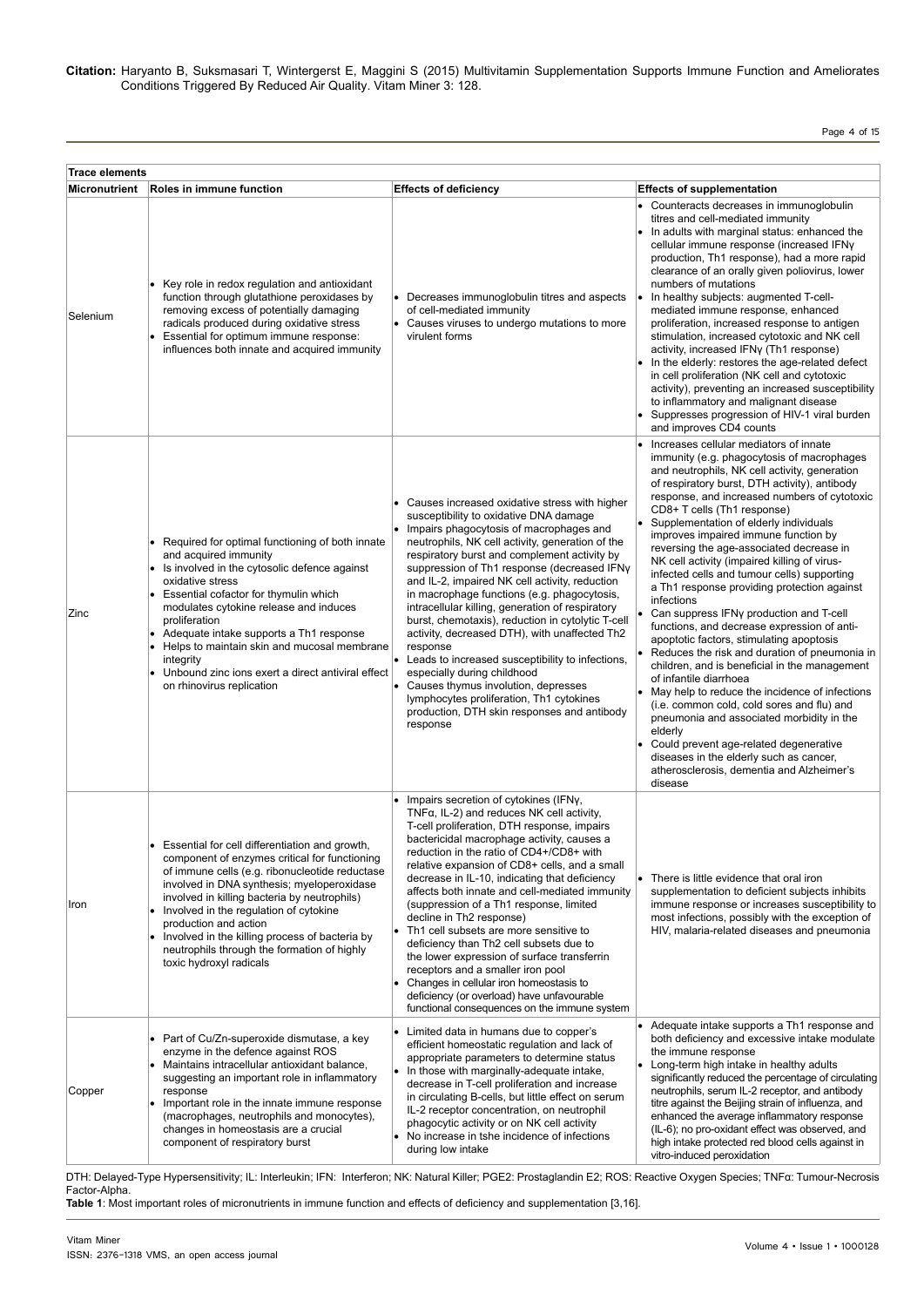



over time (blue arrow), although apparently within normal limits (green zone) that may be individually defined. Certain factors either alone or in combination can drive immune function to a state of hypo- or hyperactivity (red arrows).

burden and mortality [68]. Around 7 million premature deaths each year (1 in every 8 deaths [69]) can be attributed to the effects of urban outdoor air pollution and indoor air pollution (caused by the burning of solid fuels) [19]. The World Health Organization (WHO) has determined that unsafe water, sanitation and hygiene, indoor smoke from solid fuels and urban outdoor air pollution are among the top 19 risk factors worldwide contributing to disease burden and death [68]. Residents in fast-growing cities of the developing world in particular may be exposed to their combined health hazards [20]. The main perils of air pollution are lung and respiratory infections, which contribute towards 10.7% of the disease burden globally [20] – and more than 50% in the populations of developing countries [21] – and are responsible for 14% of deaths worldwide [21]. Diarrhoea is a disease with the largest environmental contribution (mostly attributed to water, sanitation and hygiene), accounting for an estimated 94% of all cases of diarrhoea worldwide; globally, such diarrhoeal diseases comprise 16.4% of the disease burden and are responsible for 12.8% of deaths [20]. The environmental burden per capita of diarrhoeal diseases and lower respiratory infections is 120- to 150-times greater in certain WHO developing regions (e.g. parts of Africa, China, India, Pakistan) compared to developed regions (e.g. USA, western Europe), mainly as a result of variations in exposure to environmental risks and in access to healthcare [20].

Although most of the burden of disease from indoor air pollution is related to the use of solid fuels for cooking and heating, [70] health problems can also arise in people spending a lot of time indoors. People in the industrialized world spend about 90% of their life indoors, mostly at home, and the working population spends an average of 20% of the time at work [71]. The indoor environment of modern buildings may be affected by the occupants, their activities, equipment, plants, furnishings, building materials, ventilation systems and outdoor air pollution [38]. Thus, many of us may be exposed to poor indoor air quality that can lead to conditions such as the so-called 'sick building syndrome' (SBS), where inadequate ventilation, for example, may increase exposure to pollutants, or to 'building-related illnesses' (BRI) such as those caused by viral infections, toxic chemicals or fungi within a building [37,72].

# **Outdoor Air Pollution**

Contamination of the outdoor (or indoor) environment by any chemical, physical or biological agent that modifies the natural

characteristics of the atmosphere is regarded as air pollution [21]. During the last century, economic and industrial growth led to a massive increase in emissions of air pollutants in a large number of European and North American countries and made air quality an environmental problem of the first order that is now an emerging problem in other developing regions of the world [28]. Air pollution is currently the world's largest single environmental health risk, and 3.7 million premature deaths were attributed to outdoor air pollution in 2012 [19]– the greatest number of which occurred in the WHO Western Pacific and South-East Asia regions [73]. The vast majority of deaths were related to ischaemic heart disease and strokes (80%), but also to chronic obstructive pulmonary disease (COPD), acute lower respiratory infections (14%) or lung cancer (6%) [73]. The impact of outdoor air pollution on health is associated with high economic costs. For example, in Europe, the year 2000 annual health-related external costs caused by air pollution from European emissions were estimated to be €766 billion [74]. In China, where air pollution emissions have increased compared to many parts of the world, the health-related cost of outdoor air pollution in 2005 was thought to be as high as 3.8% of GDP [75] (US \$85,789 million). In Jakarta, Indonesia (one of the world's megacities), the health-related cost of air pollution in 1989 was US \$220 million [76] – a cost that should be equally applicable today as Jakarta is one of the most polluted cities in the world [77]. Air pollution in Mexico City also continues to represent a severe environmental problem, despite environmental programs over the last 20 years that have improved air quality [78]. In Sao Paulo, Brazil, 4,655 people died in 2011 as a result of air pollution; in that same time period, traffic fatalities accounted for 1,556 deaths [79]. During that year, pollution contributed to over twice as many deaths than both AIDS (874) and breast cancer (1,277) combined. Air pollution particulates in Sao Paulo average  $20-25 \mu g/m^3$  – over twice what is deemed safe by WHO [80]. Across the entire state of Sao Paulo, air pollution has been cited as responsible for the deaths of nearly 100,000 people from 2006 to 2011 from respiratory illness. As more cars are added to the road, and likewise more people move into the dense urban centres, that number is likely to raise – both in Brazil and throughout the world.

One of the major factors contributing to mortality associated with outdoor air pollution is exposure to small particulate matter (PM) of 10 microns or less in diameter  $(PM_{10})$ , which can cause respiratory symptoms and adverse cardiovascular effects (Table 2) [73]. Despite a global improvement in  $PM_{10}$  levels in recent years, the average urban resident is still exposed to annual concentrations that exceed WHO guidelines [80,81]. Other key air pollutants include ozone  $(O_3)$ , nitrogen dioxide (NO<sub>2</sub>) and sulphur dioxide (SO<sub>2</sub>) [73]. The exact combination of these pollutants varies from one microenvironment to another, [14] but all are associated with health effects, particularly respiratory symptoms (Table 2) [82]. In addition, heavy metals (e.g. lead, arsenic, cadmium) from burning of fossil fuels, in pesticides, mining, construction work, tobacco smoke, etc. can be released into the air and into nearby ground water sources, resulting in acute respiratory tract infections (ARTI) if inhaled and diarrhoea if ingested [83]. In the European Union, around 40 million people in the largest cities are exposed to poor air quality with at least one pollutant exceeding WHO guidelines [84].

The main sources of air pollutants in both developed and developing countries include road traffic, small-scale manufacturers and other industries, burning of biomass and coal for cooking and heating, as well as coal-fired power plants [85]. Residential wood and coal burning for heat is also an important contributor to outdoor air pollution, especially during the colder months in rural areas [85]. Air pollutants from vehicles are a particular problem in all global cities with over 100,000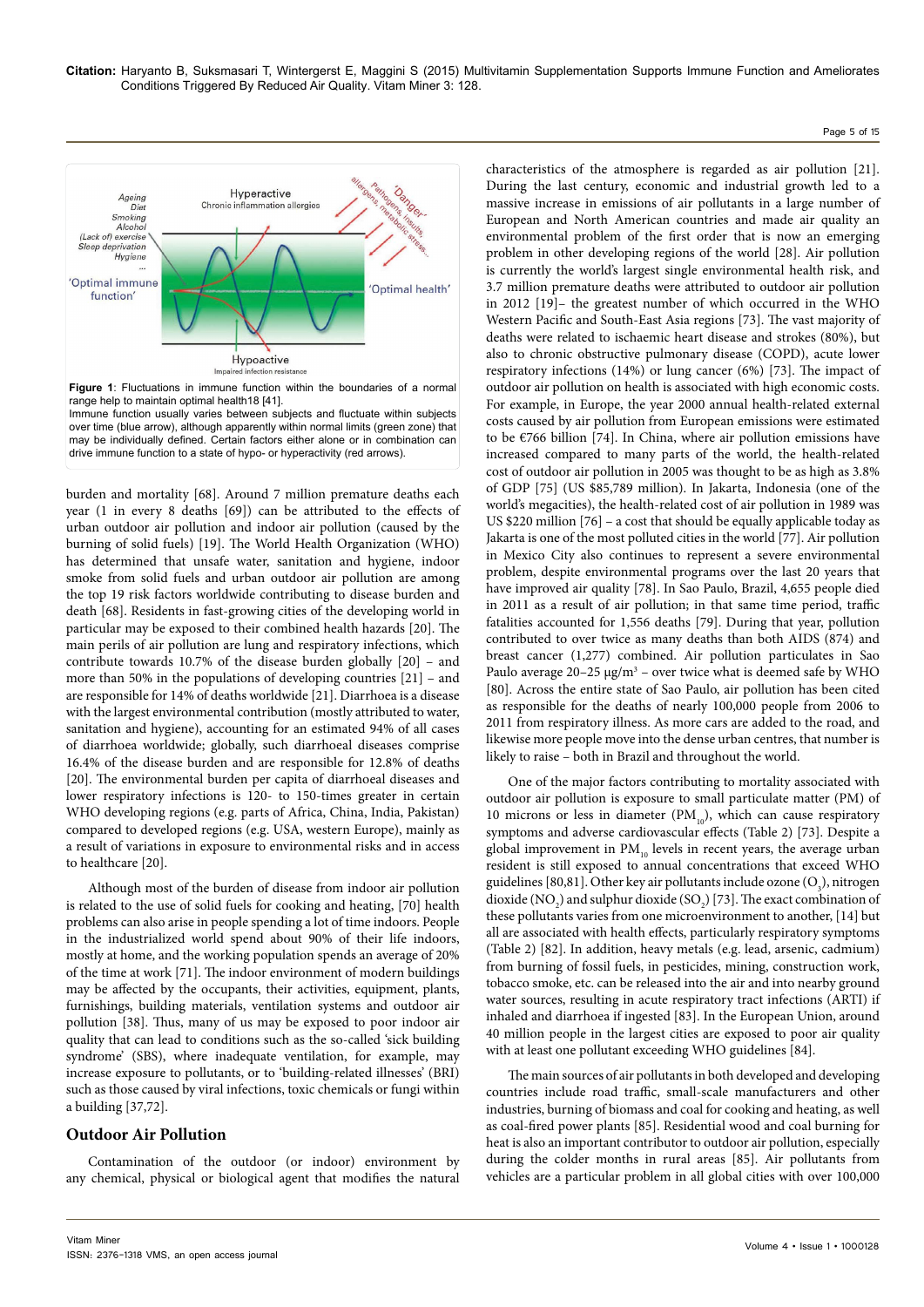| <b>Pollutant</b>              | Effects related to short-term exposure                                                                                                                                                                      | Effects related to long-term exposure                                                                                                                                                                                                                                                   |  |
|-------------------------------|-------------------------------------------------------------------------------------------------------------------------------------------------------------------------------------------------------------|-----------------------------------------------------------------------------------------------------------------------------------------------------------------------------------------------------------------------------------------------------------------------------------------|--|
| Particulate matter            | Lung inflammatory reactions<br>Respiratory symptoms<br>Adverse effects on the cardiovascular system<br>Increase in medication usage<br>Increase in hospital admissions<br>Increase in mortality             | Increase in lower respiratory symptoms<br>Reduction in lung function in children<br>Increase in chronic obstructive pulmonary disease<br>Reduction in lung function in adults<br>Reduction in life expectancy, owing mainly to cardiopulmonary mortality<br>and probably to lung cancer |  |
| Ozone                         | Adverse effects on pulmonary function<br>Lung inflammatory reactions<br>Adverse effects on respiratory symptoms<br>Increase in medication usage<br>Increase in hospital admissions<br>Increase in mortality | Reduction in lung function development                                                                                                                                                                                                                                                  |  |
| Nitrogen dioxide <sup>a</sup> | Effects on pulmonary function, particularly in<br>asthmatics<br>Increase in airway allergic inflammatory reactions<br>Increase in hospital admissions<br>Increase in mortality                              | Reduction in lung function<br>Increased probability of respiratory symptoms                                                                                                                                                                                                             |  |

a In outdoor air, nitrogen dioxide serves as an indicator for a complex mixture of mainly traffic-related air pollution

**Table 2:** Important health effects associated with exposure to air pollutants [82].

inhabitants, and emissions in Mexico, India, China and Indonesia are the highest in the world, more than double in countries such as Australia, USA, Germany and Russia [86]. Over the next few decades to 2050, it has been projected that most of the world's population will be subjected to degradation in air quality (based on the presence of  $PM_{2.5}$ ,  $NO_2$ ,  $SO_2$ ,  $O_3$  and carbon monoxide); in India, Bangladesh and China, the degradation of air quality is expected to be almost twice as high as the global increase [87].

One of the major underlying features of the toxic effects of air pollutants is oxidative stress, caused either by an imbalance of prooxidant and antioxidant processes linked to increased exposure to the air pollutants, or by the presence of impaired antioxidant defences [11,14,23-30]. Most air pollutants are themselves free radicals (e.g.  $NO<sub>2</sub>$ , transition metals) or have the ability to initiate the production of free radicals (e.g.  $O_3$ , PM) [11,14,24,25,27-29]. They can therefore lead to oxidative stress in the lungs, participate in the induction of inflammation, [88] trigger redox-sensitive signalling pathways [14,64] and impair antigen presentation – making the body more susceptible to both allergic and infectious diseases [55].

An individual's sensitivity to air pollution is related in part to their endogenous pulmonary antioxidant defences against both the primary oxidant challenge and the second wave of oxidative stress [14]. The composition and quantity of antioxidants in the respiratory tract lining fluid (RTLF) may represent an important determinant of individual responsiveness to air pollutants [89]. The susceptibility of the lung to oxidative injury depends largely on its ability to up-regulate protective ROS-scavenging systems, and the speed at which lost antioxidant defences can be replaced is a major determinant [90]. The synergy of endogenous and exogenous antioxidants, which might neutralize free radicals, also plays a key role in the protection against the development of inflammation of the respiratory passage [55].

# **Indoor Air Pollution**

Solid fuels (i.e. wood, charcoal, coal, dung, crop wastes) burnt on open fires or traditional fires are used by around 3 billion people worldwide to cook and heat their homes, often with little ventilation [91]. This method of cooking and heating is inefficient and produces high levels of indoor air pollution [92,93]. The WHO estimated that in poorly ventilated dwellings, smoke in and around the home can exceed acceptable levels for fine particles, for example, 100-fold [91]. In addition to cooking/heating with solid fuels, other sources of indoor pollution that occur worldwide include tobacco combustion, volatile

organic compounds (VOCs) and biological factors (e.g. mould) from furnishings, household products, moist areas, etc., pesticides coming in from outside and radon gas from the ground under a building, for example [70].

Epidemiological studies have linked exposure to indoor air pollution from dirty fuels with at least four major categories of illness such as acute respiratory tract infections (ARTI) in children, chronic obstructive pulmonary disease (COPD), lung cancer and pregnancy related problems [91,92]. Accordingly, 4.3 million people a year died from the exposure to household air pollution in 2012 [94]. Almost all occurred in low and middle income countries, with the South East Asian and Western Pacific regions bearing most of the burden (1.69 and 1.62 million deaths, respectively); in contrast, 99,000 people died in Europe [94]. It is estimated that the overall disease burden associated with indoor air pollution exceeds that from outdoor air pollution fivefold [95]. ARTI are the leading cause of disease burden worldwide, causally linked to pollutants from domestic biomass fuels in developing countries [96]. Because of their customary involvement in cooking, women and young children in developing countries spend a lot of their time indoors near the domestic hearth, often with little ventilation, and so are particularly at risk of disease resulting from indoor air pollution [70,91,92,96,97]. However, the absolute burden of disease is larger in men due to larger underlying disease rates in men [94]. Evidence suggests that indoor air pollution mainly caused by burning of biomass fuel can increase oxidative stress and impair several immune functions in the respiratory tract [31,93,98-103].

# **Sick Building Syndrome**

Most people at work (or home) occasionally feel unwell because they have a headache, blocked nose or sore eyes, for example. But in some buildings, people may experience these common symptoms more often than is usual, and for no obvious reason. The symptoms tend to increase in severity with time spent in the building and usually disappear away from the building [104]. If at least 20% of occupants report health symptoms and discomfort associated with staying in a building, but no definitive cause can be identified, the building is termed a 'sick building' [105]. The non-specific mucosal, skin and general symptoms that are temporally related to working or living in a sick building comprise the 'sick building syndrome' (SBS) [37]. The most common symptom of SBS is a general feeling of tiredness or lethargy (affecting 57% of sufferers), while the most common mucous membrane symptom is nasal congestion, affecting 47% of sufferers [106]. Dry (27%) and itchy eyes (28%) are the least prevalent mucous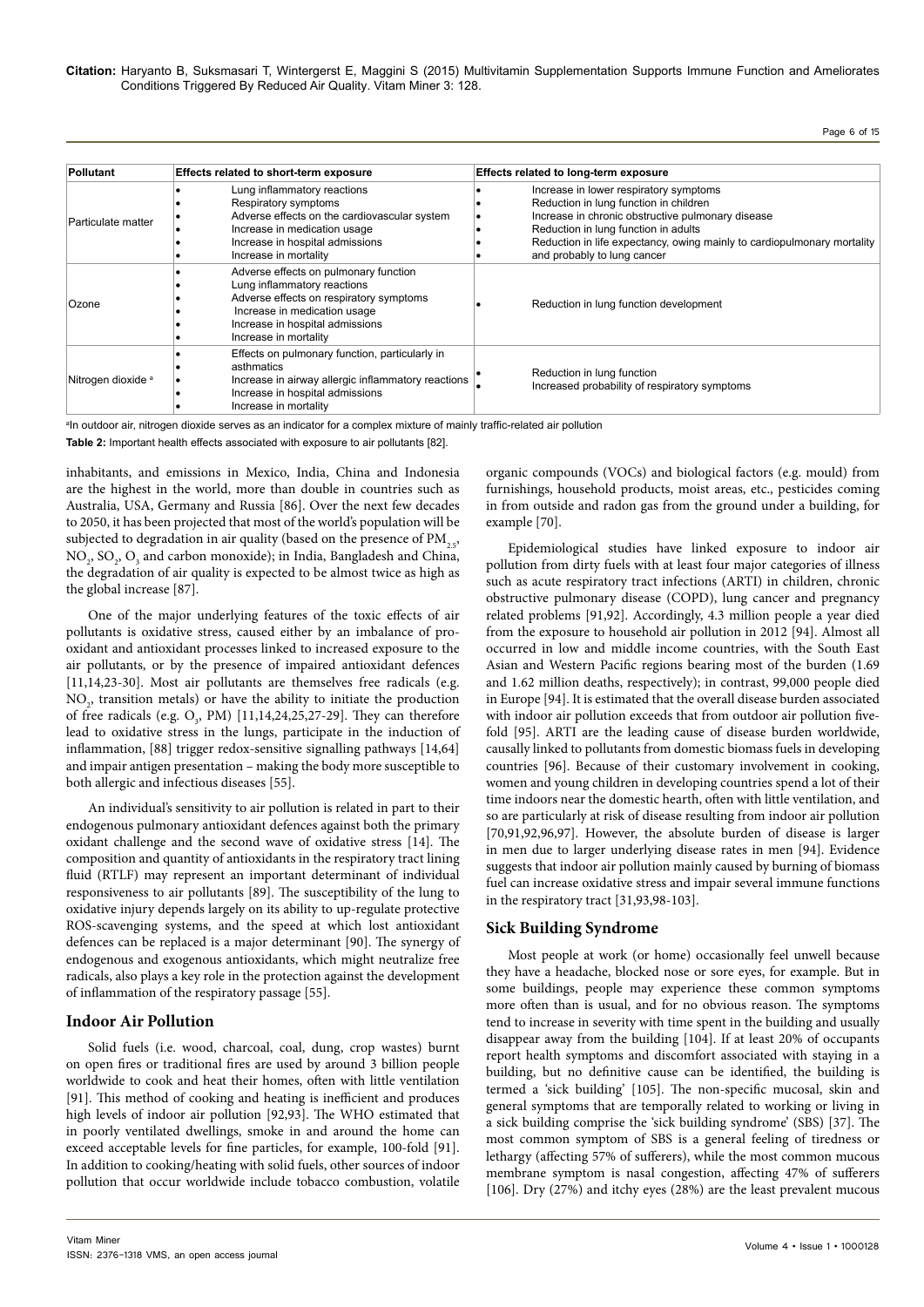membrane symptoms, [106] but can cause particular problems in those wearing contact lenses, who may not be able to use them throughout the day [37]. Other symptoms include dry throat (46% of sufferers), headache (43%), runny nose (23%), flu (23%) and difficulty breathing (9%) [106]. All symptoms should improve within a few hours of leaving a sick building apart from dryness of the skin, which may take a few days to improve [37].

Although there is not a single, specific cause of SBS, and risk factors causally associated with SBS remain debatable, there are a number of factors that appear to be related to its increased prevalence [37]. A recent analysis determined that poor lighting, poor ventilation, lack of sunlight, absence of air currents, high noise, high temperature, humidity, environmental tobacco smoke, use of photocopiers, poor job satisfaction and inadequate office cleaning were statistically associated with SBS symptoms [107]. Poor ventilation in particular is a major factor, [107] and buildings with natural ventilation were found to have lower symptom rates than those with mechanical systems that used chillers and humidifiers [88,106]. Insufficient ventilation in offices may cause indoor air pollutants to accumulate gradually [32]. Studies have indicated that both carbon dioxide  $(CO_2)$  and VOCs are the major air pollutants resulting from insufficient ventilation in offices [32]. Lower ventilation rates also increase the residence time of indoor airborne pollutants and promote gas phase chemistry [108]. Higher concentrations of VOCs, bacteria and moulds have been found in buildings with low ventilation, [109] while inadequate cleaning led to higher dust levels [110] – both situations can affect the upper airways and cause swelling of the nasal mucosa [109,110]. Another major factor for SBS is a high indoor temperature, [107] which increases the rate at which most indoor chemical processes occur, as well as the emission rate of certain chemicals that participate in these processes [108]. The circumstances that favour chemical reactions among indoor pollutants have increased markedly in the last half-century (e.g. greater ozone levels, decrease in ventilation rates as the cost of energy has risen) [108].

SBS is increasingly a major occupational hazard; [111] for example, in 1980 only 6% of the total requests made to the US National Institute for Occupational Health and Safety (NIOSH) were to evaluate office environments with regard to SBS; since 1992, such requests made up 75% of all requests [112]. In severe cases of SBS, symptoms can affect attitudes to work and may represent a significant cost to business in the form of reduced staff efficiency, increased absenteeism and staff turnover, extended breaks and reduced overtime, lost time complaining and dealing with complaints, and decreased productivity [111,113]. In the late 1990s in the USA, financial benefits gained from improving indoor air quality and reducing SBS symptoms, and thus increasing work productivity, were estimated to be between \$10 to \$30 billion [114,115].

There is little data on the pathogenesis of SBS. However at any given time, indoor air contains a wide array of pollutants (e.g. ozone, VOCs, terpene, exposure to  $\text{CO}_2$ ) that can react to generate short-lived, highly reactive compounds such as hydroxyl, hydroperoxy and nitrate radicals [108]. Current evidence indicates that the symptoms of SBS – as with outdoor air pollution – are likely to be associated with oxidative stress and that certain conditions such as poor ventilation or lighting or the presence of VOCs or  $\mathrm{CO}_2$  can increase the risk of oxidative stress and therefore increase the likelihood of SBS and associated symptoms [32- 34,36,116].

# **Who is Most at Risk?**

Pollution is a major environmental health problem affecting everyone [21]. Nevertheless, the degree of sensitivity to pollutants is

different for each individual, depending on age, health condition, genetic and lifestyle factors [55]. The immune system is particularly vulnerable to chemical exposure during development in young children; function peaks at around puberty [117] and gradually declines with age, [118] resulting in increased risk of adverse health outcomes from exposure to chemicals in air pollution at the extremes of age [25,119]. Defence against pathogens is compromised mainly because of age-related changes in adaptive immunity mediated by T and B lymphocytes; however, all components of the immune system are affected [118]. Older individuals are more sensitive to infections than younger adults and are frequently classified as being particularly susceptible to air pollution [25]. Oxidative stress from gaseous air pollutants such as  $O_3$  and  $NO_2$ may be a particular problem in the elderly, as these oxidants can cause injury to the delicate cells in the respiratory tract lining fluid (RTLF); small molecular weight antioxidant defences present in RTLF represent the first line of defence against a range of oxidants that enter the lung [25]. As several RTLF antioxidants are of dietary origin, the elderly, who often have different dietary patterns to younger individuals, may have decreased availability of important antioxidants [25]. In general, nutritional factors play a major role in the immune responses in elderly people and nutritional influences on immune responses are of great consequence in aged individuals, even in the very healthy elderly [52].

Page 7 of 15

There is also a link between air pollution and the severity of illness associated with respiratory infection; thus individuals with pre-existing lung disease may be at greater risk [120]. As might be supposed, living near to areas of high pollution (e.g. in cities or industrial areas) is significantly associated with poor health outcomes such as asthma and reduced lung function, particularly in children [121-123]. Frequent travelling can also increase exposure to air pollution, particularly when travelling by car and bike [77,124]. Smoking is a major risk factor, and is associated with higher concentrations of 8-OHdG (a marker of oxidative stress to DNA) compared with non-smokers – partly the result of the thousands of chemicals in tobacco smoke, including ROS, and partly due to oxidative stress as a result of poor indoor air quality [32,125]. Smoking also reduces the concentration of the antioxidant vitamin C in the body, [126,127] partly due to a higher metabolic turnover of ascorbic acid compared to non-smokers [128- 130]. Reductions in plasma ascorbic acid have been observed in heavy smokers, but also those regularly exposed to passive smoking [131]. Significantly lower serum levels of vitamin C were seen in children with a high or low exposure to environmental tobacco smoke [132]. It has been demonstrated that low plasma concentrations of vitamin C can significantly increase the risk of obstructive airways disease (OAD) [133]. The risk of developing OAD in current smokers within the lowest quintile of plasma vitamin C concentration was almost six times greater compared to never smokers; this risk decreased with increasing vitamin C concentration [133]. Office workers may also be at risk of adverse health effects resulting from reduced air quality at work, particularly those who are feeling stressed, unloved or powerless to change their situation [134-136]. Finally, a poor nutrient status can also exacerbate the adverse risks of air pollution. In particular, a diet deficient in direct antioxidants (e.g. vitamins C and E) or components of antioxidant enzymes (e.g. copper, zinc, selenium) may increase the effects of oxidative stress [15].

Certain environments may also increase the transmission of pathogens and consequently the risk of developing an infection. For example, travelling in a train or an airplane, where people are in prolonged and close proximity to each other, may increase the risk of infections such as cold, flu or gastroenteritis [58-60]. The diet may also be adversely affected by frequent travelling, which can impact immune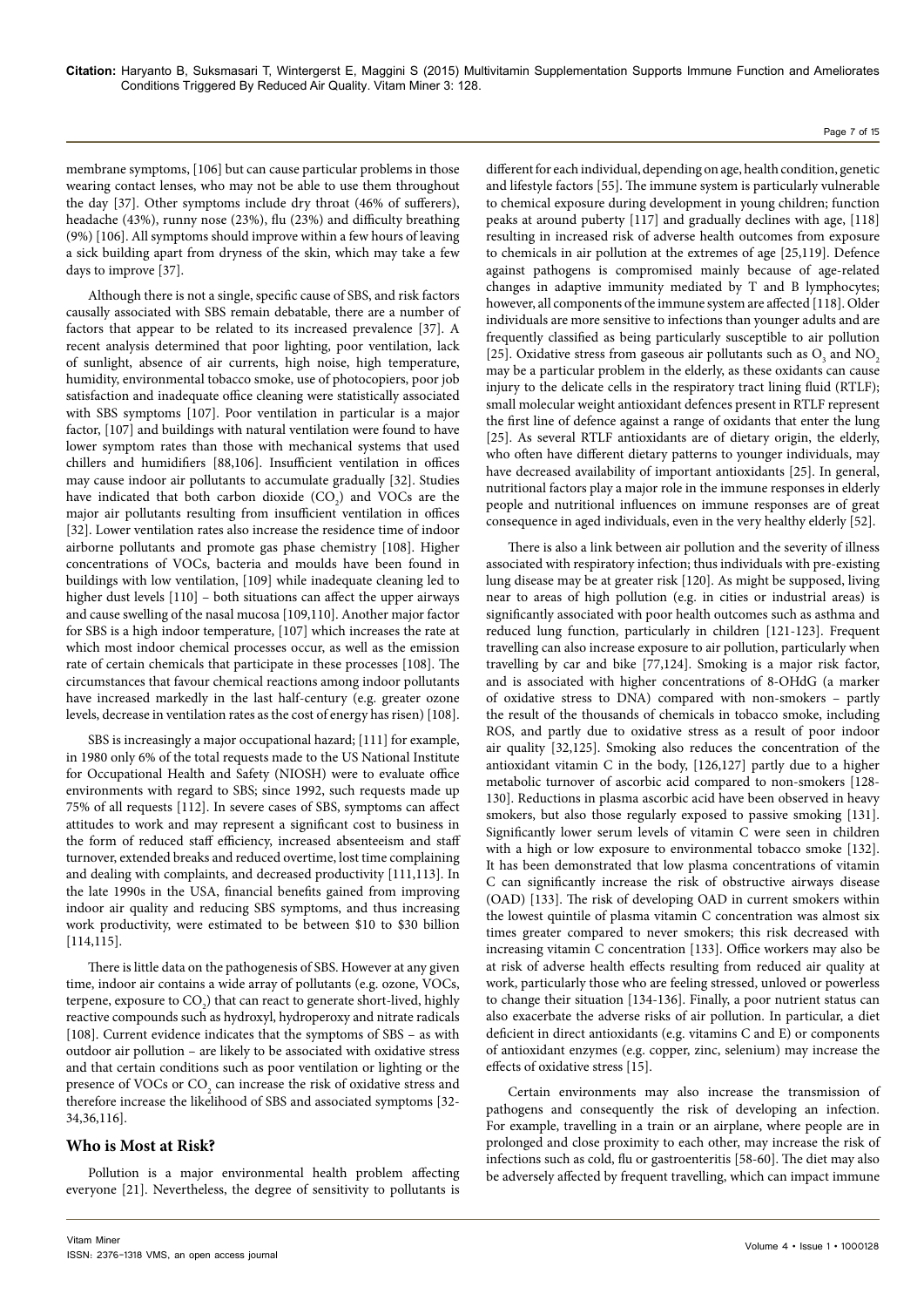function [16]. In the workplace, microorganisms may be spread in a number of ways, such as contact, droplet, airborne or vector-borne (i.e. insect) transmission. Therefore, office workers are also at increased risk of infections such as the common cold, respiratory infections, sinus and middle ear infections, tonsillitis, etc [61,62]. This may be of particular concern in workers whose immune function may be suboptimal, such as those with an insufficient diet [39,40,43,44,63].

## **Micronutrients, Immune Function and Pollution**

In addition to the beneficial effects of micronutrients on immune function in general, which help to maintain immune functions within the normal range, [16,39] certain micronutrients are also vital to protect against oxidative stress. They play an essential role in the antioxidant defence system, either as direct antioxidants (vitamins C and E) or as components of antioxidant enzymes: SOD (e.g. copper, zinc) or glutathione peroxidase (selenium) [15]. The synergy of endogenous and exogenous antioxidants plays a key role in the protection against the development of inflammation of the respiratory passage and aggravation of asthma and ARTI caused by air pollutants, for example [55].

Vitamin E is a lipid-soluble, radical-scavenging antioxidant that is present in all cellular membranes [137,138] and can act directly with a variety of oxy radicals, including the peroxyl, hydroxyl and superoxide radicals [138]. The α-tocopherol form of vitamin E protects cell membranes from oxidation by reacting with lipid radicals produced in the lipid peroxidation chain reaction [139,140]. This removes the free radical intermediates and prevents the propagation reaction from continuing; in doing so, oxidised α-tocopheroxyl radicals are produced that can be recycled back to the active reduced form through reduction by other antioxidants, such as vitamin C [141]. As a potent peroxyl radical scavenger, vitamin E especially protects polyunsaturated fatty acids within the phospholipid biological membrane and in plasma lipoproteins [142]. Thus it can help to protect immune cells in particular, which contain a high percentage of polyunsaturated fatty acids in their plasma membranes. It also decreases production of prostaglandin E2, which is produced by lipid peroxidation of lung cells after  $O_3$  exposure [143]. Vitamin E appears to have a major role as an integral constituent of alveolar surfactant, whose quantity and composition affects lung function [144].

Vitamin C is a water-soluble free radical scavenger [137,138]. Intracellular vitamin C can prevent protein oxidation and regulate gene expression and mRNA translation, which is particularly relevant for the lungs as they are exposed to oxidative substances [24]. Extracellular vitamin C protects against oxidants and oxidant-mediated damage, [145] and contributes to antioxidant activity in vitro by scavenging a variety of free radicals and oxidants, including the superoxide and peroxyl radicals, hydrogen peroxide, hypochlorous acid, oxidant air pollutants and oxidants that leak from activated neutrophils and macrophages [89,145]. Zinc has been shown to have antioxidant activity in vitro and in vivo (cofactor of SOD; binding and stabilization of protein thiols) and is involved in the cytosolic defence against oxidative stress caused by ROS produced and released by activated macrophages [3]. Zinc has a stabilising effect on membranes, possibly by displacing bound transition metal ions and thereby preventing peroxidation of membrane lipids [146]. The antioxidant effect of selenium is mediated through glutathione peroxidases that remove an excess of potentially damaging lipid hydroperoxides, hydrogen peroxide and peroxinitrite produced during oxidative stress [3,138]. Thus, selenium plays an important role in redox regulation, contributes to membrane integrity and protection against DNA damage, and helps to protect the host from

oxidative stress generated by the microbicidal effects of macrophages and during inflammatory reactions [3]. Copper (along with zinc) is a component of the enzyme SOD, which works with catalase and glutathione peroxidases in the antioxidant defence against ROS; the enzyme is essential in the dismutation of superoxide anion to oxygen and hydrogen peroxide, and diminishes damage to lipids, proteins and DNA [3].

In the lungs, both the extracellular compartment (RTLF) and the intracellular components are well endowed with antioxidant defences, which are the first-line of defence against ROS [24]. Vitamins C and E, SOD and glutathione peroxidase act as free-radical scavengers, while vitamin C also functions as a sacrificial target for  $O_3$ , for example, reacting rapidly with this oxidant to limit its interaction with RTLF lipids and proteins [90]. Thus, antioxidants are essential to protect the respiratory system against damage from free radicals generated by air pollution and increase resistance to infection.

When nutrition is inadequate, immune function may be compromised particularly in those who may already be at risk of impaired immunity (e.g. children, the elderly, smokers, etc.) [40,52,90]. For example, micronutrient deficiency can impair innate, cellmediated and adaptive immunity, induce inflammation and potentiate existing inflammation, diminish phagocytic and respiratory burst of macrophages, reduce NK cell activity, alter the production of cytokines (e.g. IL-12, TNFα, IFNγ), reduce lymphocyte growth, proliferation and activity, and decrease antigen-specific responses (Table 1) [3,16]. Such changes lead to dysregulation of the balanced host response, which can increase susceptibility to infections; in turn, infections aggravate micronutrient deficiencies by reducing nutrient intake, increasing losses, and interfering with utilization by altering metabolic pathways [147]. These changes may be particularly important in individuals with a greater exposure to pathogens, such as frequent travellers or those in close contact with fellow workers (e.g. such as in open-plan offices) [58,148].

## **Benefits of Micronutrient Supplementation**

A sufficient and balanced diet should cover daily micronutrient requirements [16]. However, many people both in developing and industrialized countries do not get adequate amounts of essential micronutrients through the diet; in such cases, micronutrient supplementation may be necessary [16]. Various animal and human studies have shown that adding the deficient nutrient back to the diet can restore immune function to the normal range (Table 1) and increase resistance to infection [39]. It is now widely believed that diet-derived antioxidants play a role in the prevention of human disease [15]. Thus, maintaining adequate antioxidant status may provide a useful approach in attenuating the cellular injury and dysfunction observed in some inflammatory disorders [5]. In children, supplementation can represent a valid method to support nutrition, especially in developing regions [149]. Table 1 outlines some of the general benefits that micronutrient supplementation can confer to the immune system [3,16]. Among its other benefits on the immune system, there is evidence to suggest that the negative physiological and functional impact of air pollution may be modulated by dietary supplementation [24,26,35,90,150]. Boosting the plasma concentrations of antioxidants above the normal range could have a protective effect on the respiratory system, if this strategy resulted in augmented RTLF antioxidant concentrations [90]. For example, vitamin C and E supplementation above the minimum dietary requirement in asthmatic children with a low intake of vitamin E provided some protection against the nasal acute inflammatory response to  $O_3$  and alleviated oxidative stress associated with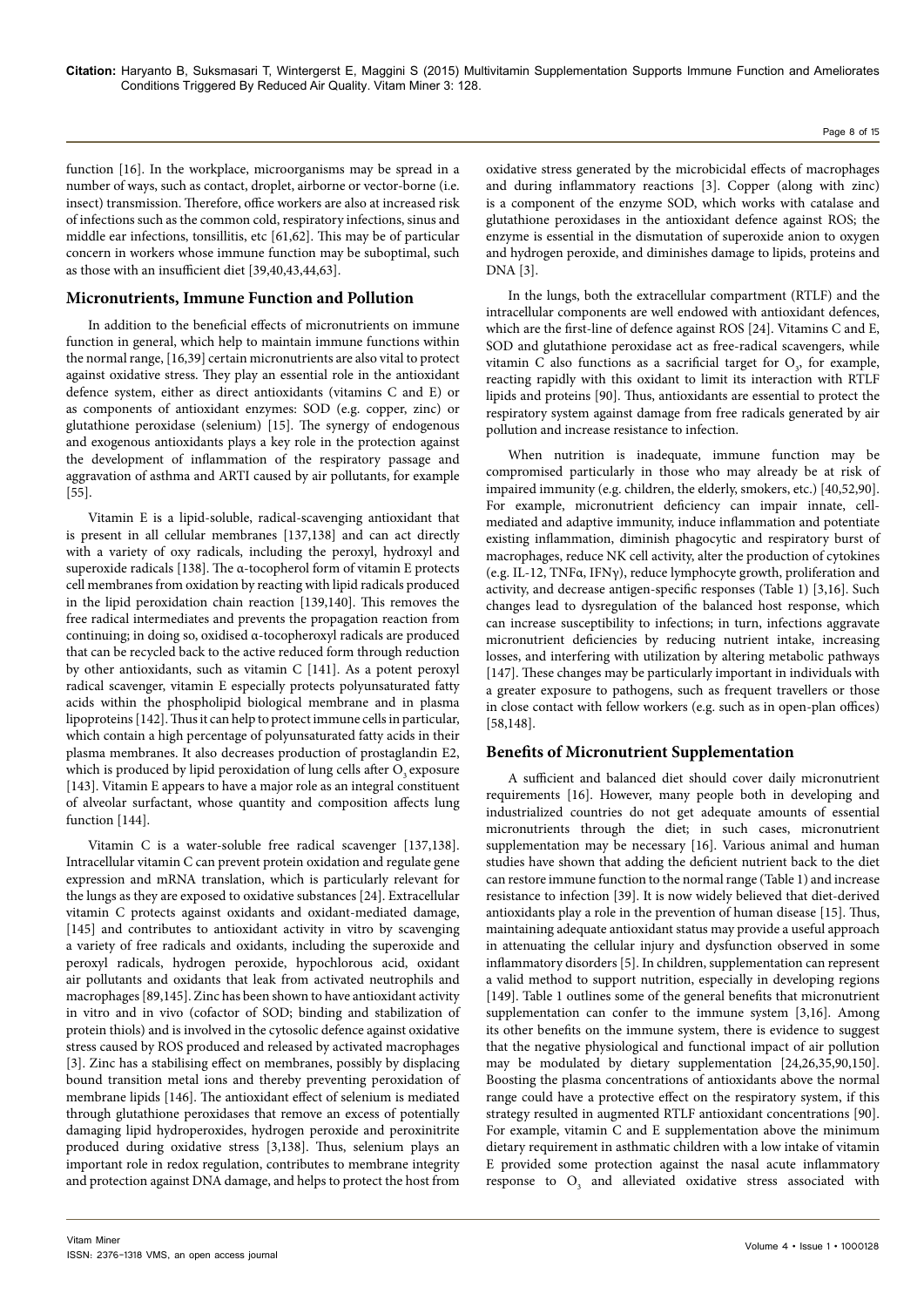photochemical oxidant pollution [26]. Antioxidants such as vitamin C act as powerful scavengers of  $O_3$  and  $NO_2$  radicals in body fluids and are likely to protect lung lining fluids against inhaled oxidizing air pollutants [151]. In non-smoking healthy adults, for example, dietary supplementation including the vitamins C and E protected against  $O_3$ induced pulmonary function decrements [152]. Although there was no apparent effect on the severity of the inflammation provoked by  $O<sub>3</sub>$ exposure, the exposure parameters used could have been inadequate to induce sufficient pulmonary inflammation for detection of a protective effect of antioxidant supplementation [152]. It was concluded that antioxidant supplementation may represent a safe and effective strategy with which to decrease pulmonary function responses to this common air pollutant [152]. Supplementation with vitamin C may also be beneficial in smokers and could have a protective role in the aetiology of OAD, acting as an important effect modifier of smoking on the risk of OAD [133]. It is thought that vitamin C supplementation may reduce the risk of OAD from smoking, particularly in those who have the lowest levels of plasma vitamin C [133]. A recent systematic review of the evidence determined that antioxidants (vitamin C and E were most often studied) can partially attenuate the negative effects of air pollutants (usually  $O_3$ ), with modulation of the pollutant-induced airway hyper-responsiveness and diminution in lung function [150]. In people chronically exposed to arsenic in drinking water who were supplemented with vitamin E and selenium, there was a trend towards a greater decrease in protein carbonyl levels (a marker of oxidative damage) compared with placebo [153].

Thus, the evidence indicates that supplementation with micronutrients, and antioxidants in particular, have an important role in the restoration of the immune system and in the management of conditions associated with poor air quality. With this in mind, a community design trial was conducted in Jakarta, Indonesia to investigate the effects of a tailored multivitamin supplement containing several antioxidants (Table 3) in workers exposed to poor air quality. Poor air quality is a fact of life in Jakarta, [154] which is among the most populated and polluted cities in the world [77].

The study was conducted to investigate the effects of intervention with a multivitamin supplement containing antioxidants (Table 3) on the frequency of SBS, ARTI and diarrhoea in employees in Jakarta, Indonesia. The study was supported by Bayer Indonesia [155]. Eighteen companies were chosen to participate in this community design trial. Of these, 11 companies were randomly assigned to the intervention group, while seven formed the control group. Twenty employees were

randomly selected from each company; those in the intervention group consumed a once-daily multivitamin supplement (Redoxon Vita Immune, Bayer Consumer Care; Table 3) for 3 months, while the control group received no intervention during this time. A placebo was not used in the non-intervention group because the companies were in a different location and the subjects were unaware that there was an intervention group. Further study details can be found in Table 4. Patient demographics were recorded before the start of treatment. During the 3-month follow-up, the presence of any symptoms of SBS (e.g. headache, watery eyes, nasal congestion, throat irritation, dry cough, dry and itchy skin, dizziness, sickness, fatigue, inability to concentrate, sensitivity to smell), ARTI (cough, cold or flu) and diarrhoea (soft and watery stool >3 times/day) were documented using an ordinal Yes/No scale. Antioxidant intake from food was quantitatively and qualitatively assessed at the start and the end of the 3-month follow-up using a 24 h recall and standard food frequency questionnaire (FFQ).

Data were available for 350 subjects; 212 received the multivitamin supplement and 138 formed the control group. Overall, demographic characteristics and behaviors of company employees, and the source and the risk of exposure in the working places, in Jakarta were not different among those who consumed or not the multivitamin supplement every day for 3 months. However, some differences were found with regard to age (greater in the control group, p=0.002), body weight (greater in the control group, p=0.002), education (higher level of education in the control group, p=0.004), house location (a greater number lived in a house in the control group, p=0.02), type of company (more subjects worked in a private company in the control group, while a greater number worked in a government capacity in the intervention group, p=0.02), perception of a bad smell at work (recorded by more subjects in the control group, p=0.04) and noise (recorded by more subjects in the control group p=0.006). More than half of the subjects in each group travelled to work via motorcycle or car. Most subjects overall had insufficient food intake at the start (75.7%) and the end of study (71.1%), including insufficient consumption of vitamin C (76.9% and 77.9%, respectively) and zinc (96.9% and 74.9%); however, there were no significant differences between the groups in the amount of antioxidants consumed from food. The risk of suffering illness was greater in the intervention group than the control group, with a significantly greater exposure to a photocopying machine (p=0.002), laser printer ( $p=0.0003$ ), a plastic or wooden screen/curtain ( $p=0.0002$ ) and a production machine (p=0.0003).

At the end of the study, there was a significantly lower risk of

| <b>Active ingredients</b> | <b>Effervescent tablet</b><br>(1 tablet/day) | Recommended dietary allowance a | Tolerable upper intake level b |
|---------------------------|----------------------------------------------|---------------------------------|--------------------------------|
| <b>Vitamins</b>           |                                              |                                 |                                |
| Vitamin C, mg             | 1000                                         | 75                              | 2000                           |
| Vitamin E, mg             | 45                                           | 15                              | 1000                           |
| Vitamin A, µg             | 700                                          | 700                             | 3000                           |
| Vitamin D, µg             | 10                                           | 15                              | 100                            |
| Vitamin B6, mg            | 6.5                                          | 1.3                             | 100                            |
| Folate, µg                | 400                                          | 400                             | 1000                           |
| Vitamin B12, µg           | 9.6                                          | 2.4                             | ND.                            |
| <b>Trace elements</b>     |                                              |                                 |                                |
| Selenium, µg              | 110                                          | 55                              | 400                            |
| Zinc, mg                  | 10                                           | 8                               | 40                             |
| Copper, mg                | 0.9                                          | 0.9                             | 10                             |
| Iron, mg                  | 5                                            | 18                              | 45                             |

**a,b**US Institute of Medicine Dietary Reference Intakes 1997-2011 (women, 19–50 yr) [157,158]; ND: Not Determined (no data to identify risk). **Table 3:** Composition of Redoxon Vita Immune (Bayer Consumer Care).

Page 9 of 15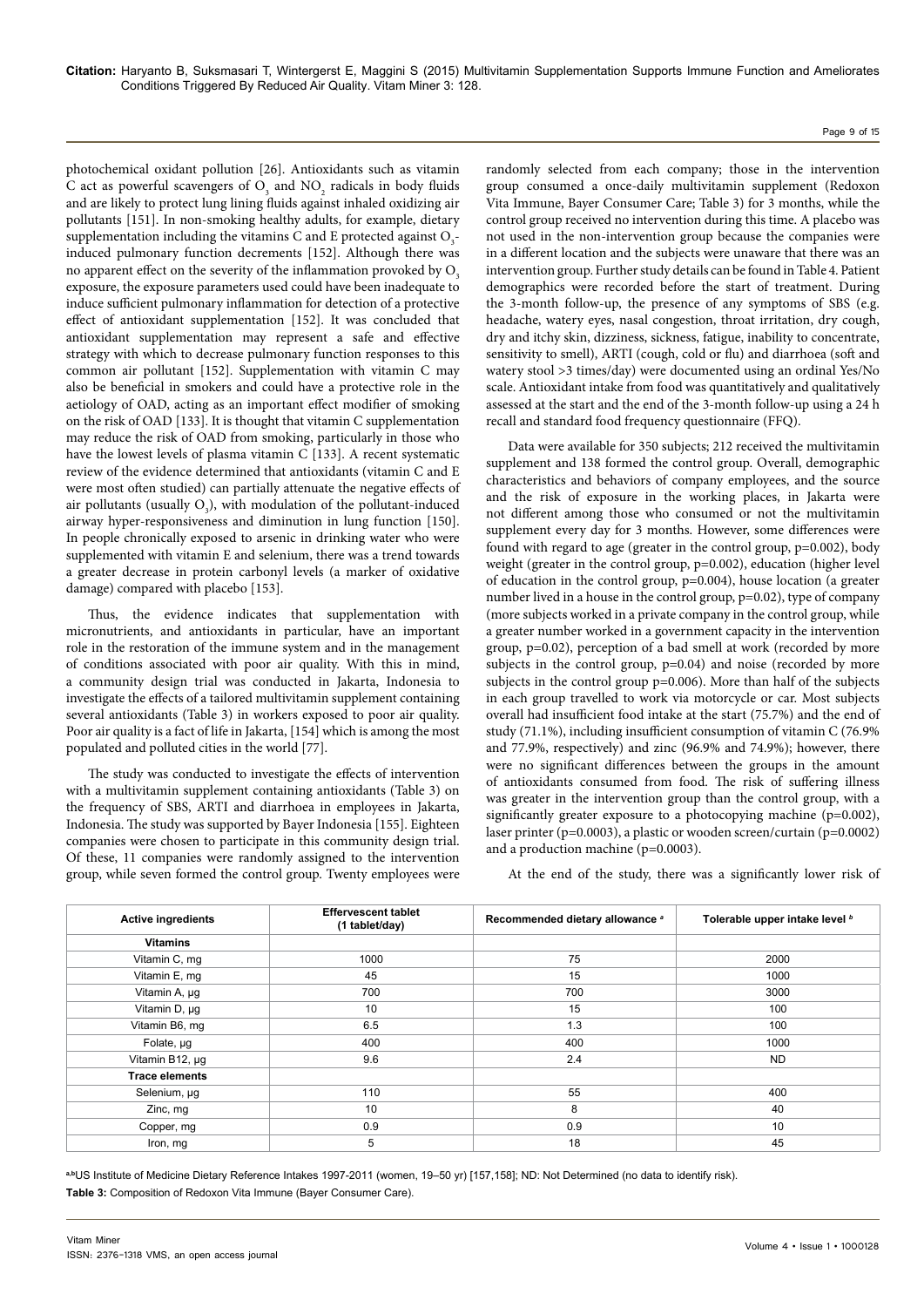Page 10 of 15

| <b>Study date</b>           | Jun 2008-Jan 2009                                                                                                                                                                                                        |  |
|-----------------------------|--------------------------------------------------------------------------------------------------------------------------------------------------------------------------------------------------------------------------|--|
| Location                    | Jakarta, Indonesia                                                                                                                                                                                                       |  |
| <b>Randomization method</b> | A total of 18 companies were randomly divided into two groups; 11 companies were assigned to the case group and<br>seven were assigned to the control group. Each company contained 20 purposefully-selected respondents |  |
| Inclusion criteria          | Adults (18+ years), otherwise no specific inclusion criteria                                                                                                                                                             |  |
| <b>Exclusion criteria</b>   | No exclusion criteria                                                                                                                                                                                                    |  |
| <b>Patient consent</b>      | Written informed consent was provided after a clear explanation of the study aims and before treatment allocation                                                                                                        |  |
| Ethics approval committee   | Ethical clearance was gained after revisions from the Institute for Health Research and Development at the Ministry of<br>Health, Indonesia                                                                              |  |
| Intervention                | Redoxon Vita Immune (Bayer Consumer Care), one effervescent tablet per day for 90 continuous days                                                                                                                        |  |
| <b>Statistical analysis</b> | Descriptive statistics (univariate analysis), T-test, linear regression, ordered logit regression                                                                                                                        |  |

**Table 4:** Summary of study protocol details.

|                       | Respondents (%)          |                             |                      |
|-----------------------|--------------------------|-----------------------------|----------------------|
| Symptom               | With antioxidant (n=212) | Without antioxidant (n=138) | P-value <sup>*</sup> |
| Headache              |                          |                             |                      |
| Yes                   | 18.9                     | 37.0                        | 0.0003               |
| No                    | 81.1                     | 63.0                        |                      |
| Sore eyes             |                          |                             |                      |
| Yes                   | 17.4                     | 31.9                        | 0.001                |
| No                    | 82.6                     | 68.1                        |                      |
| Nasal congestion      |                          |                             |                      |
| Yes                   | 14.6                     | 30.4                        | 0.0004               |
| <b>No</b>             | 85.4                     | 69.6                        |                      |
| Throat inflammation   |                          |                             |                      |
| Yes                   | 16.9                     | 23.2                        | 0.005                |
| $\mathsf{No}$         | 83.1                     | 76.8                        |                      |
| Dry cough             |                          |                             |                      |
| Yes                   | 16.0                     | 23.2                        | 0.05                 |
| No                    | 84.0                     | 76.8                        |                      |
| Skin irritation       |                          |                             |                      |
| Yes                   | 15.1                     | 13.8                        | 0.30                 |
| No                    | 84.9                     | 86.2                        |                      |
| <b>Dizziness</b>      |                          |                             |                      |
| Yes                   | 19.3                     | 29.7                        | 0.05                 |
| No                    | 80.7                     | 70.3                        |                      |
| Sickness              |                          |                             |                      |
| Yes                   | 15.6                     | 13.0                        | 0.07                 |
| No                    | 84.4                     | 87.0                        |                      |
| Lack of concentration |                          |                             |                      |
| Yes                   | 16.0                     | 14.5                        | 0.10                 |
| No                    | 84.0                     | 85.5                        |                      |
| Tired/pain            |                          |                             |                      |
| Yes                   | 19.3                     | 32.6                        | 0.003                |
| No                    | 80.7                     | 67.4                        |                      |
| Sensitive to smell    |                          |                             |                      |
| Yes                   | 7.6                      | 10.9                        | 0.08                 |
| $\mathsf{No}$         | 92.4                     | 89.1                        |                      |

\* P-value of the linear regression calculation to differentiate numeric independent variables by group.

**Table 5:** Proportion of employees in Jakarta, Indonesia, reporting symptoms associated with sick building syndrome after daily consumption of a multivitamin supplement containing antioxidants for 3 months.

developing many symptoms associated with SBS after supplementation compared with no intervention, with significantly fewer subjects reporting headache, sore eyes, nasal congestion, throat inflammation and tiredness/pain in particular (Table 5). For example, the proportion of subjects who reported nasal congestion was 51.9% lower in the supplementation group compared with no intervention (Figure 2).

consumed the multivitamin supplement reported symptoms of ARTI and diarrhoea over 3 months (Table 6). For example, the proportion of subjects who reported diarrhoea or cough was 64.4% and 46.2% lower, respectively, in the supplementation group compared with no intervention (Figure 3).

In addition, a significantly smaller proportion of subjects who

The risk of developing symptoms of SBS and ARTI is associated with prolonged contact with environmental factors that act as vehicles for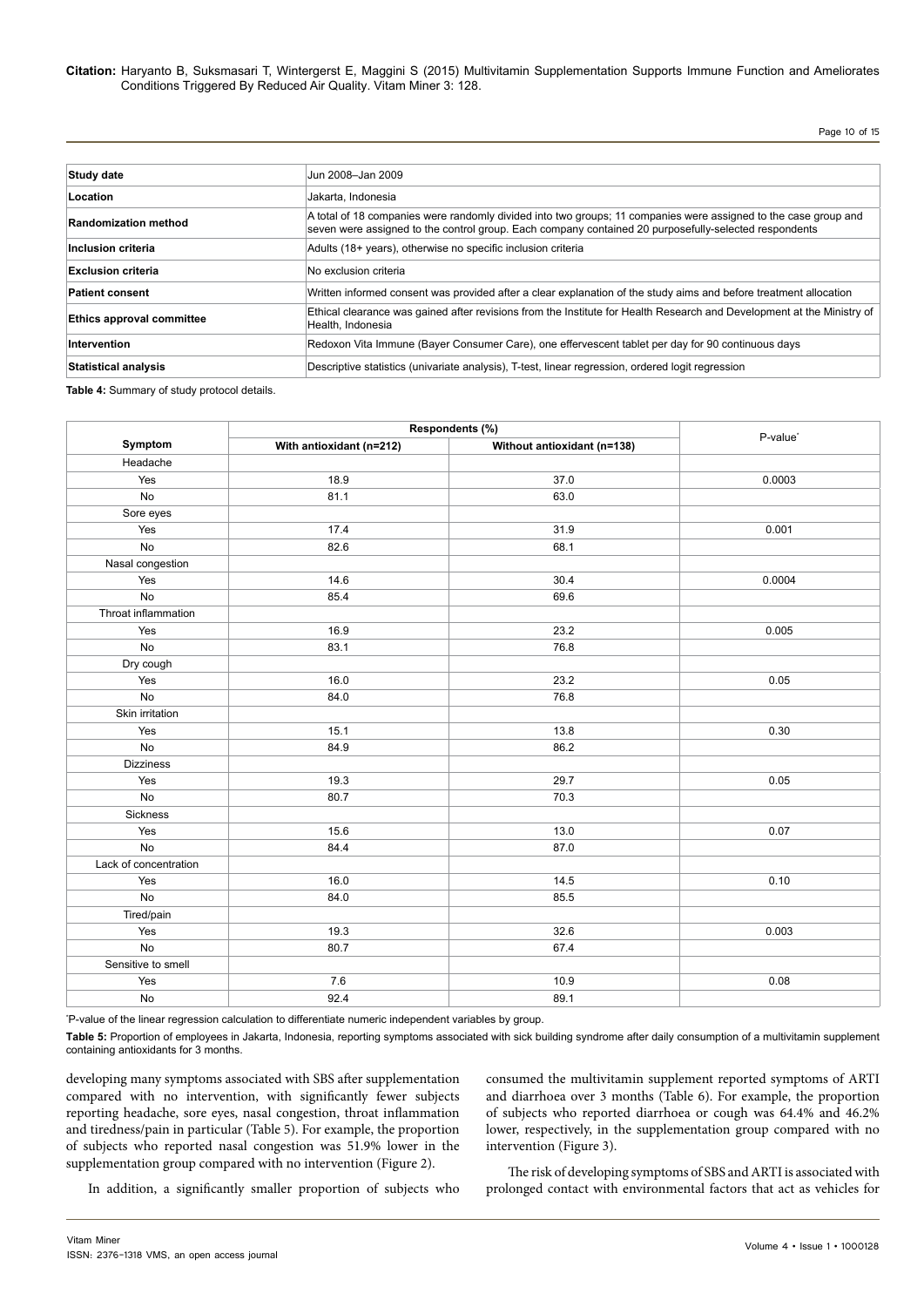Page 11 of 15



**Figure 2:** Intervention with a multivitamin supplement containing antioxidants for 3 months reduces symptoms associated with sick building syndrome compared with no intervention in employees in Jakarta, Indonesia.

|             | Respondents (%)          |                             |          |
|-------------|--------------------------|-----------------------------|----------|
| Symptoms    | With antioxidant (n=212) | Without antioxidant (n=138) | P-value* |
| <b>ARTI</b> |                          |                             |          |
| Cough       |                          |                             |          |
| Yes         | 26.9                     | 50.0                        | 0.0001   |
| No          | 73.1                     | 50.0                        |          |
| Cold        |                          |                             |          |
| Yes         | 30.2                     | 50.0                        | 0.0002   |
| No          | 69.8                     | 50.0                        |          |
| Flu         |                          |                             |          |
| Yes         | 24.5                     | 38.4                        | 0.01     |
| No          | 75.5                     | 61.6                        |          |
| Diarrhoea   |                          |                             |          |
| Yes         | 11.8                     | 33.3                        | 0.0004   |
| No          | 88.2                     | 66.7                        |          |

\* P-value of the linear regression calculation to differentiate numeric independent variables by group.

**Table 6:** Proportion of employees in Jakarta, Indonesia, reporting symptoms of acute respiratory tract syndrome (ARTI) or diarrhoea after daily consumption of a multivitamin supplement containing antioxidants for 3 months.

physical, chemical, biological and radiation pollutants [32,73,82,107]. The employees in this study were in contact with certain risk factors (e.g. photocopying machines, cloth printing equipment, use of screens or curtains, etc.) for at least 8 hours per day and consequently were at an increased of illness. It should also be noted that most respondents in the study had an insufficient intake of energy, vitamin C and zinc from food at baseline. This insufficiency is likely to impair immunity and thus increase the risk of developing disease [40,52,90]. A potential limitation of the study is that the multivitamin supplement consumed is a wellknown brand that is readily available OTC. Therefore, the intervention group would have already been familiar with its potential health benefits – or even in some cases, its perceived lack of efficacy – which could have biased the results. Thus, a placebo-controlled study would be useful to confirm these promising results. In addition, it would have been useful in this study to also evaluate the urinary 8-OHdG levels, for example, to evaluate whether antioxidant supplementation ameliorated the effects of oxidative stress. Nevertheless, the results of this study confirm that micronutrient supplementation including antioxidants can significantly reduce the symptoms of SBS, ARTI and diarrhoea in employees exposed to the habitual levels of pollution experienced in a big city such as Jakarta. The potential impact on employees' longterm health as well as the economic impact on their work performance deserves further investigation.

## **Conclusions**

Air pollution is a major problem, particularly in developing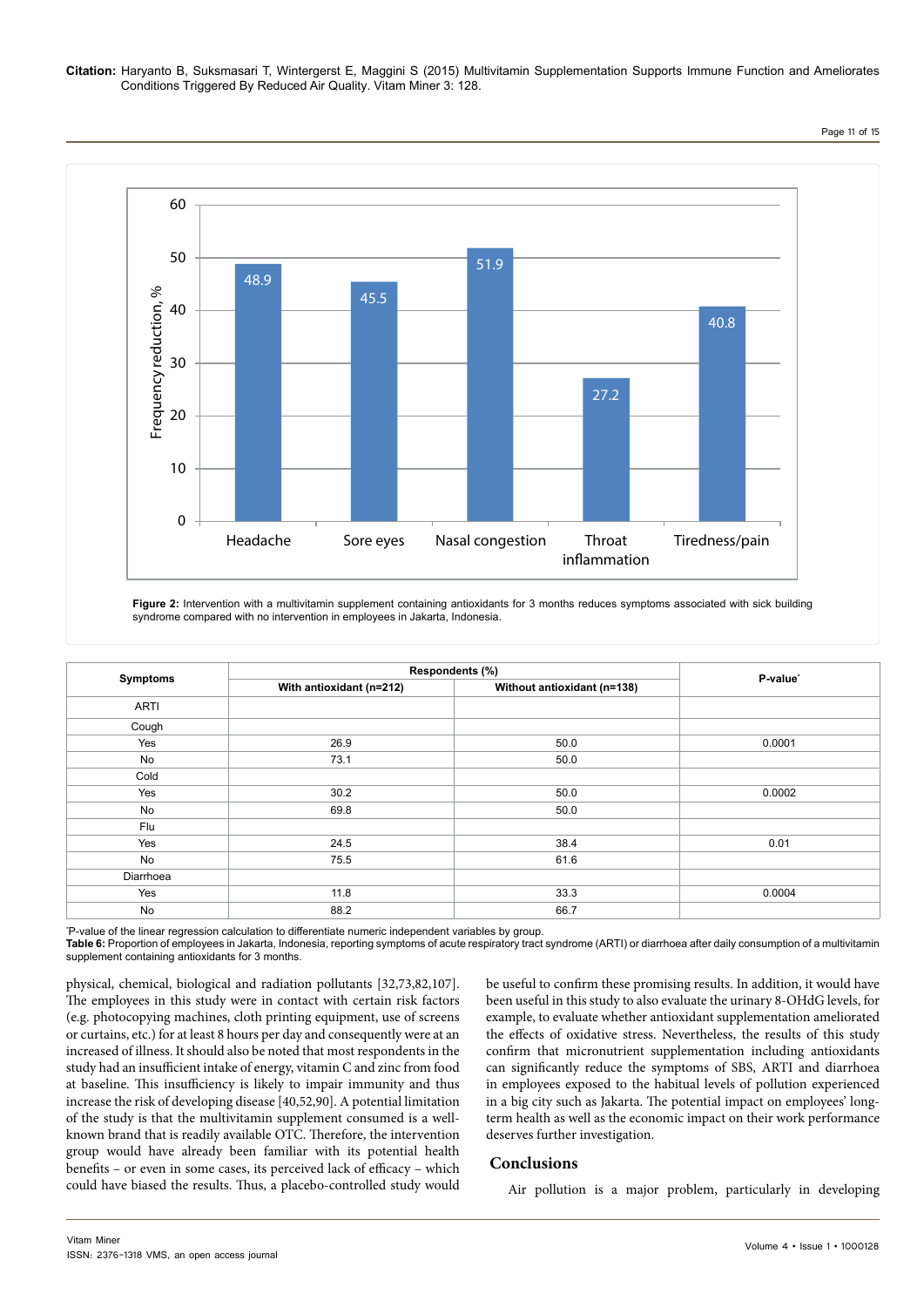Page 12 of 15



countries, and contributes towards 7 million premature deaths each year [19]. Air pollution can increase the risk of ARTI, and 14% of air pollution-related deaths are due to lung or respiratory diseases [21]. Evidence suggests that dietary supplementation may moderate the acute effects of air pollutants [24] and increase resistance to infection [39]. Nutritional status can determine a person's susceptibility to the oxidative stress-related effects of air pollution, [156] as insufficient intake of antioxidants upsets the oxidant-antioxidant balance further in favour of ROS, with a resulting increase in oxidative stress [43]. Furthermore, even relatively mild nutritional deficiencies can alter immunocompetence and increase the risk of infection and inflammation [40,63].

#### **Acknowledgements**

Thanks are given to Deborah Nock (Medical WriteAway, Norwich, UK) for medical writing and editorial assistance on behalf of Bayer Consumer Care.

#### **Conflicts Of Interest**

Tina Suksmasari, Eva Wintergerst and Silvia Maggini are employed by Bayer Consumer Care, a manufacturer of multivitamins.

#### **References**

- 1. [Parkin J, Cohen B \(2001\) An overview of the immune system. Lancet 357:](http://www.ncbi.nlm.nih.gov/pubmed/11403834) [1777-1789.](http://www.ncbi.nlm.nih.gov/pubmed/11403834)
- 2. [Goldman L, Schafer AI \(2011\) The innate and adaptive immune systems, Cecil](http://www.us.elsevierhealth.com/media/us/samplechapters/9781437716047/Sample Chapters and Table of Contents.pdf) [Medicine \(24thedn.\) Elsevier, Philadelphia.](http://www.us.elsevierhealth.com/media/us/samplechapters/9781437716047/Sample Chapters and Table of Contents.pdf)
- 3. [Wintergerst ES, Maggini S, Hornig DH \(2007\) Contribution of selected vitamins](http://www.ncbi.nlm.nih.gov/pubmed/17726308) [and trace elements to immune function. Nutr Metab 51: 301-323.](http://www.ncbi.nlm.nih.gov/pubmed/17726308)
- 4. [Babior BM \(1984\) The respiratory burst of phagocytes. J Clin Invest 73: 599-](http://www.ncbi.nlm.nih.gov/pmc/articles/PMC425058/) [601.](http://www.ncbi.nlm.nih.gov/pmc/articles/PMC425058/)
- 5. [Conner EM, Grisham MB \(1996\) Inflammation, free radicals, and antioxidants.](http://www.ncbi.nlm.nih.gov/pubmed/8862535) [Nutrition 12: 274-277.](http://www.ncbi.nlm.nih.gov/pubmed/8862535)
- 6. [Knight JA \(2000\) Review: free radicals, antioxidants, and the immune system.](http://www.ncbi.nlm.nih.gov/pubmed/10807157) [Ann Clin Lab Sci 30: 145-158.](http://www.ncbi.nlm.nih.gov/pubmed/10807157)
- 7. [Berger A \(2000\) Th1 and Th2 responses: what are they?. BMJ 321: 424.](http://www.bmj.com/content/321/7258/424.1)
- 8. [Forman HJ, Torres M, Fukuto J \(2002\) Redox signaling. Mol Cell Biochem](http://www.ncbi.nlm.nih.gov/pubmed/12162460) [234: 49-62.](http://www.ncbi.nlm.nih.gov/pubmed/12162460)
- 9. [Meydani SN, Wu D, Santos MS, Hayek MG \(1995\) Antioxidants and immune](http://www.ncbi.nlm.nih.gov/pubmed/7495247) [response in aged persons: overview of present evidence. Am J Clin Nutr 62:](http://www.ncbi.nlm.nih.gov/pubmed/7495247) [1462S-1476S.](http://www.ncbi.nlm.nih.gov/pubmed/7495247)
- 10. [Rahman K \(2007\) Studies on free radicals, anti-oxidants and co-factors. Clin](http://www.ncbi.nlm.nih.gov/pmc/articles/PMC2684512/) [Interven Aging 2: 219-236.](http://www.ncbi.nlm.nih.gov/pmc/articles/PMC2684512/)
- 11. [Delfino RJ, Staimer N, Vaziri ND \(2011\) Air pollution and circulating biomarkers](http://www.ncbi.nlm.nih.gov/pubmed/23626660)  [of oxidative stress. Air Qual Atmos Health 4: 37-52.](http://www.ncbi.nlm.nih.gov/pubmed/23626660)
- 12. Adly AAM (2010) Oxidative stress and disease: an updated review. Res J Immunol 3: 129-145.
- 13. [Halliwell B \(1996\) Antioxidants in human health and disease. Annu Rev Nutr](http://www.ncbi.nlm.nih.gov/pubmed/8839918) [16: 33-50.](http://www.ncbi.nlm.nih.gov/pubmed/8839918)
- 14. [Kelly F \(2003\) Oxidative stress: its role in air pollution and adverse health](http://www.ncbi.nlm.nih.gov/pmc/articles/PMC1740593/) [effects. Occup Environ Med 60: 612-616.](http://www.ncbi.nlm.nih.gov/pmc/articles/PMC1740593/)
- 15. [Evans P, Halliwell B \(2001\) Micronutrients: oxidant/antioxidant status. Br J Nutr](http://www.ncbi.nlm.nih.gov/pubmed/11509092)  [85: S67-S74.](http://www.ncbi.nlm.nih.gov/pubmed/11509092)
- 16. [Maggini S, Beveridge S, Sorbara PJP, Senatore G \(2000\) Feeding the immune](https://www.deepdyve.com/lp/centre-for-agricultural-bioscience-international/feeding-the-immune-system-the-role-of-micronutrients-in-restoring-e4jaVFsOqi)  [system: the role of micronutrients in restoring resistance to infections. CAB](https://www.deepdyve.com/lp/centre-for-agricultural-bioscience-international/feeding-the-immune-system-the-role-of-micronutrients-in-restoring-e4jaVFsOqi) [Reviews: Perspectives in Agricaulture, Veterinary Science, Nutrition and](https://www.deepdyve.com/lp/centre-for-agricultural-bioscience-international/feeding-the-immune-system-the-role-of-micronutrients-in-restoring-e4jaVFsOqi) [Natural Resources 3: 1-21.](https://www.deepdyve.com/lp/centre-for-agricultural-bioscience-international/feeding-the-immune-system-the-role-of-micronutrients-in-restoring-e4jaVFsOqi)
- 17. [Hughes DA \(2000\) Dietary antioxidants and immune function. Nutrition Bulletin](http://onlinelibrary.wiley.com/doi/10.1046/j.1467-3010.2000.00016.x/abstract)  [25: 35-41.](http://onlinelibrary.wiley.com/doi/10.1046/j.1467-3010.2000.00016.x/abstract)
- 18. Albers R, Bourdet-Sicard R, Braun D, Calder PC, Herz U, et al. (2013) Monitoring immune modulation by nutrition in the general population: identifying and substantiating effects on human health. Br J Nutr 2013; 110: S1-S30.
- 19. [\(2014\) 7 million deaths annually linked to air pollution, World Health](http://www.who.int/mediacentre/news/releases/2014/air-pollution/en/) [Organization.](http://www.who.int/mediacentre/news/releases/2014/air-pollution/en/)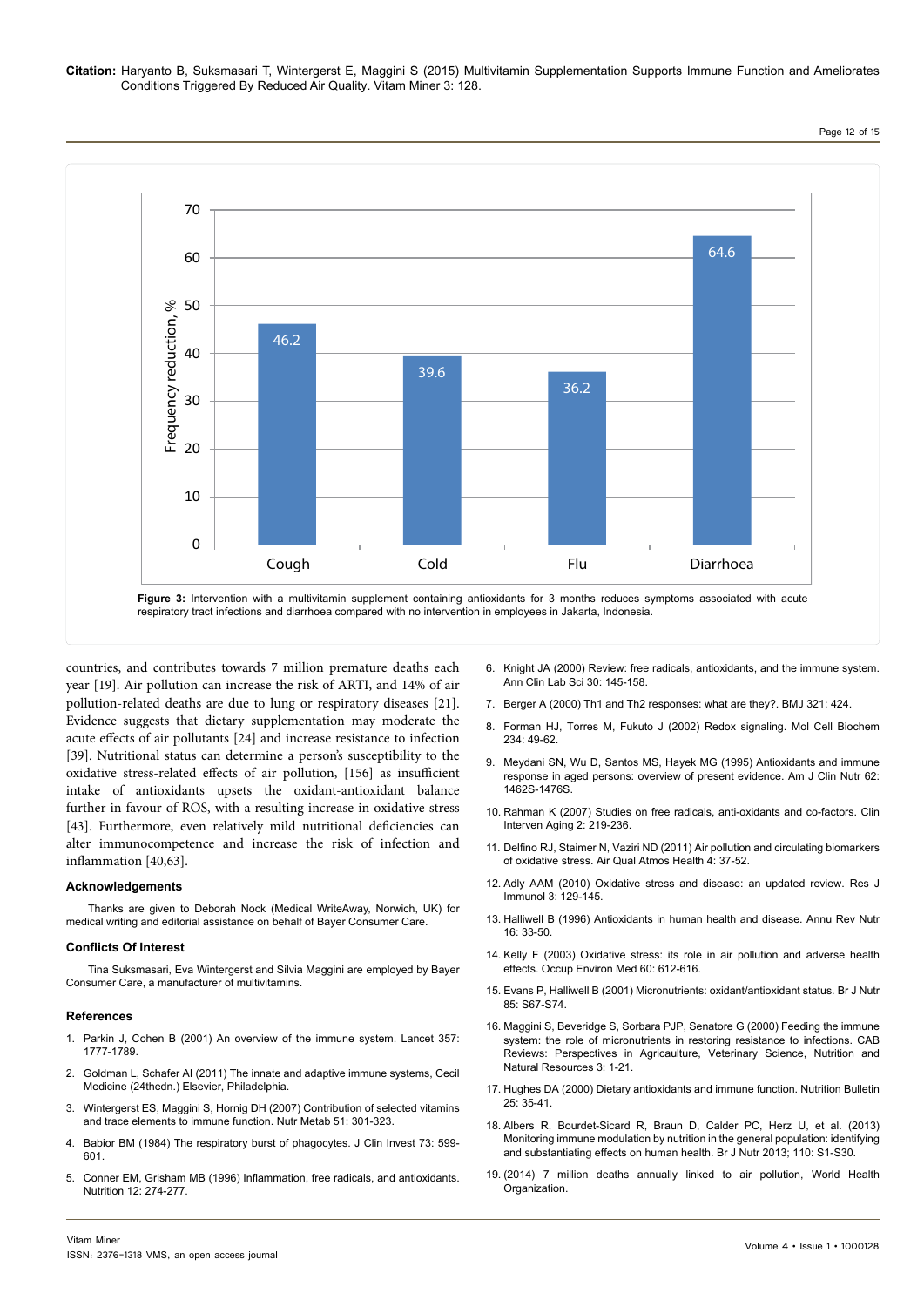- 20. [Pruss-Ustun A, Corvalan C \(2006\) Preventing disease through healthy](http://www.who.int/quantifying_ehimpacts/publications/preventingdisease.pdf) [environments. Towards an estimate of the environmental burden of disease.](http://www.who.int/quantifying_ehimpacts/publications/preventingdisease.pdf) [World Health Organization.](http://www.who.int/quantifying_ehimpacts/publications/preventingdisease.pdf)
- 21. [\(2014\) Air pollution, World Health Organization.](http://www.who.int/topics/air_pollution/en/)
- 22. [\(2014\) Water sanitation health: burden of disease and cost-effectiveness](http://www.who.int/water_sanitation_health/diseases/burden/en/) [estimates, World Health Organization.](http://www.who.int/water_sanitation_health/diseases/burden/en/)
- 23. [Chuang KJ, Chan CC, Su TC, Lee CT, Tang CS \(2007\) The effect of urban](http://www.ncbi.nlm.nih.gov/pubmed/17463411) [air pollution on inflammation, oxidative stress, coagulation, and autonomic](http://www.ncbi.nlm.nih.gov/pubmed/17463411) [dysfunction in young adults. Am J Respir Crit Care Med 176: 370-376.](http://www.ncbi.nlm.nih.gov/pubmed/17463411)
- 24. [Romieu I, Castro-Giner F, Kunzli N, Sunyer J \(2008\) Air pollution, oxidative](http://www.ncbi.nlm.nih.gov/pubmed/18166596) [stress and dietary supplementation: a review. Eur Resp J 31: 179-197.](http://www.ncbi.nlm.nih.gov/pubmed/18166596)
- 25. [Kelly FJ, Dunster C, Mudway I \(2003\) Air pollution and the elderly: oxidant/](http://www.ncbi.nlm.nih.gov/pubmed/12762578) [antioxidant issues worth consideration. Eur Resp J 21: 70s-75s.](http://www.ncbi.nlm.nih.gov/pubmed/12762578)
- 26. [Sienra-Monge JJ, Ramirez-Aguilar M, Moreno-Macias H, Reyes-Ruiz NI,](http://www.ncbi.nlm.nih.gov/pubmed/15498043) [Del Río-Navarro BE, et al. \(2004\) Antioxidant supplementation and nasal](http://www.ncbi.nlm.nih.gov/pubmed/15498043) [inflammatory responses among young asthmatics exposed to high levels of](http://www.ncbi.nlm.nih.gov/pubmed/15498043) [ozone. Clin Exp Immunol 138: 317-322.](http://www.ncbi.nlm.nih.gov/pubmed/15498043)
- 27. [Moller P, Loft S \(2010\) Oxidative damage to DNA and lipids as biomarkers of](http://www.ncbi.nlm.nih.gov/pmc/articles/PMC2920082/) [exposure to air pollution. Environ Health Perspect 118: 1126-1136.](http://www.ncbi.nlm.nih.gov/pmc/articles/PMC2920082/)
- 28. [D'Amato G, Baena-Cagnani CE, Cecchi L, Annesi-Maesano I, Nunes C, et al.](http://www.ncbi.nlm.nih.gov/pubmed/23398734) [\(2013\) Climate change, air pollution and extreme events leading to increasing](http://www.ncbi.nlm.nih.gov/pubmed/23398734) [prevalence of allergic respiratory diseases. Multidiscip Respir Med 8: 12.](http://www.ncbi.nlm.nih.gov/pubmed/23398734)
- 29. [Auerbach A, Hernandez ML \(2012\) The effect of environmental oxidative stress](http://www.ncbi.nlm.nih.gov/pubmed/22306553) [on airway inflammation. Curr Opin Alllergy Clin Immunol 12: 133-139.](http://www.ncbi.nlm.nih.gov/pubmed/22306553)
- 30. [Liu L, Poon R, Chen L, Frescura AM, Montuschi P, et al. \(2009\) Acute effects of](http://www.ncbi.nlm.nih.gov/pubmed/19440509) [air pollution on pulmonary function, airway inflammation, and oxidative stress](http://www.ncbi.nlm.nih.gov/pubmed/19440509) [in asthmatic children. Environ Health Perspect 117: 668-674.](http://www.ncbi.nlm.nih.gov/pubmed/19440509)
- 31. [Repine JE, Bast A, Lankhorst I \(1997\) Oxidative stress in chronic obstructive](http://www.atsjournals.org/doi/full/10.1164/ajrccm.156.2.9611013#.VUsBjvnvNSw) [pulmonary disease. Am J Respir Crit Care Med 1997 156: 341-357.](http://www.atsjournals.org/doi/full/10.1164/ajrccm.156.2.9611013#.VUsBjvnvNSw)
- 32. [Lu CY, Ma YC, Lin JM, Li CY, Lin RS \(2007\) Oxidative stress associated with](http://www.ncbi.nlm.nih.gov/pubmed/17127643) [indoor air pollution and sick building syndrome-related symptoms among office](http://www.ncbi.nlm.nih.gov/pubmed/17127643) [workers in Taiwan. Inhalation Toxicol 19: 57-65.](http://www.ncbi.nlm.nih.gov/pubmed/17127643)
- 33. [Jung CC, Liang HH, Lee HL, Hsu NY, Su HJ \(2014\) Allostatic load model](http://www.ncbi.nlm.nih.gov/pubmed/24759685) [associated with indoor environmental quality and sick building syndrome](http://www.ncbi.nlm.nih.gov/pubmed/24759685) [among office workers. PLoS ONE 9: e95791.](http://www.ncbi.nlm.nih.gov/pubmed/24759685)
- 34. [Lu CY, Ma YC, Lin JM, Chuang CY, Sung FC \(2007\) Oxidative DNA damage](http://www.ncbi.nlm.nih.gov/pubmed/17034784) [estimated by urinary 8-hydroxydeoxyguanosine and indoor air pollution among](http://www.ncbi.nlm.nih.gov/pubmed/17034784) [non-smoking office employees. Environment Res 103: 331-337.](http://www.ncbi.nlm.nih.gov/pubmed/17034784)
- 35. [Hope J \(2013\) A review of the mechanism of injury and treatment approaches](http://www.hindawi.com/journals/tswj/2013/767482/) [for illness resulting from exposure to water-damaged buildings, mold, and](http://www.hindawi.com/journals/tswj/2013/767482/) [mycotoxins, Scientific World Journal 2013.](http://www.hindawi.com/journals/tswj/2013/767482/)
- 36. [Bernstein JA, Alexis N, Bacchus H, Bernstein IL, Fritz P, et al. \(2008\) The](http://www.ncbi.nlm.nih.gov/pubmed/18155285) [health effects of nonindustrial indoor air pollution. J Allergy Clin Immunol 121:](http://www.ncbi.nlm.nih.gov/pubmed/18155285) [585-591.](http://www.ncbi.nlm.nih.gov/pubmed/18155285)
- 37. [Burge P \(2004\) Sick building syndrome. Occup Environ Med 61: 185-190.](http://www.ncbi.nlm.nih.gov/pmc/articles/PMC1740708/)
- 38. [Sabir M, Shashikiran U, Kochar SK \(1999\) Building related illnesses and indoor](http://www.ncbi.nlm.nih.gov/pubmed/10778530) [air pollution. J Assoc Physicians India 47: 426-430.](http://www.ncbi.nlm.nih.gov/pubmed/10778530)
- 39. [Calder PC, Kew S \(2002\) The immune system: a target for functional foods?.](http://www.ncbi.nlm.nih.gov/pubmed/12495459) [Br J Nutr 88: S165-S176.](http://www.ncbi.nlm.nih.gov/pubmed/12495459)
- 40. [Chandra RK \(1997\) Nutrition and the immune system: an introduction. Am J](http://www.ncbi.nlm.nih.gov/pubmed/9250133) [Clin Nutr 66: 460S-463S.](http://www.ncbi.nlm.nih.gov/pubmed/9250133)
- 41. [Hamer M, Wolvers D, Albers R \(2004\) Using stress models to evaluate](http://www.ncbi.nlm.nih.gov/pubmed/15637211) [immuno-modulating effects of nutritional intervention in healthy individuals. J](http://www.ncbi.nlm.nih.gov/pubmed/15637211) [Am Coll Nutr 23: 637-646.](http://www.ncbi.nlm.nih.gov/pubmed/15637211)
- 42. [Field CJ, Johnson IR, Schley PD \(2002\) Nutrients and their role in host](http://www.ncbi.nlm.nih.gov/pubmed/11781377) [resistance to infection. J Leukocyte Biol 71: 16-32.](http://www.ncbi.nlm.nih.gov/pubmed/11781377)
- 43. [Beck MA \(2000\) Nutritionally induced oxidative stress: effect on viral disease.](http://www.ncbi.nlm.nih.gov/pubmed/10837315) [Am J Clin Nutr 71: 1676s-1681s.](http://www.ncbi.nlm.nih.gov/pubmed/10837315)
- 44. [Katona P, Katona-Apte J \(2008\) The interaction between nutrition and infection.](http://www.ncbi.nlm.nih.gov/pubmed/18419494) [Clin Infect Dis 46: 1582-1588.](http://www.ncbi.nlm.nih.gov/pubmed/18419494)
- 45. [Albers R, Antoine JM, Bourdet-Sicard R, Calder PC, Gleeson M, et al. \(2005\)](http://www.ncbi.nlm.nih.gov/pubmed/16176618) [Markers to measure immunomodulation in human nutrition intervention studies.](http://www.ncbi.nlm.nih.gov/pubmed/16176618) [Br J Nutr 94: 452-481.](http://www.ncbi.nlm.nih.gov/pubmed/16176618)
- 46. [Knight JA \(2000\) The biochemistry of aging. Adv Clin Chem 35: 1-62.](http://www.ncbi.nlm.nih.gov/pubmed/11040957)
- 47. [Chandra RK \(2002\) Nutrition and the immune system from birth to old age. Eur](http://www.ncbi.nlm.nih.gov/pubmed/12142969)  [J Clin Nutr 56\(Suppl 3\): S73-S76.](http://www.ncbi.nlm.nih.gov/pubmed/12142969)
- 48. [Calder PC, Krauss-Etschmann S, de Jong EC, Dupont C, Frick JS, et al. \(2006\)](http://www.ncbi.nlm.nih.gov/pubmed/17010239)  [Early nutrition and immunity - progress and perspectives. Br J Nutr 96: 774-](http://www.ncbi.nlm.nih.gov/pubmed/17010239) [790.](http://www.ncbi.nlm.nih.gov/pubmed/17010239)
- 49. [Morein B, Blomqvist G, Hu K \(2007\) Immune responsiveness in the neonatal](http://www.ncbi.nlm.nih.gov/pubmed/17548093) [period. J Comp Pathol 137\(Suppl 1\): S27-S31.](http://www.ncbi.nlm.nih.gov/pubmed/17548093)
- 50. [West LJ \(2002\) Defining critical windows in the development of the human](http://www.ncbi.nlm.nih.gov/pubmed/12458907)  [immune system. Hum Exp Toxicol 21: 499-505.](http://www.ncbi.nlm.nih.gov/pubmed/12458907)
- 51. [Jonsdottir I \(2007\) Maturation of mucosal immune responses and influence of](http://www.ncbi.nlm.nih.gov/pubmed/17559864)  [maternal antibodies. J Comp Pathol 137\(Suppl 1\): S20-S26.](http://www.ncbi.nlm.nih.gov/pubmed/17559864)
- 52. [Lesourd B, Mazari L \(1999\) Nutrition and immunity in the elderly. Proc Nutr](http://www.ncbi.nlm.nih.gov/pubmed/10604204) [Soc 58: 685-695.](http://www.ncbi.nlm.nih.gov/pubmed/10604204)
- 53. [Lesourd B \(1999\) Immune response during disease and recovery in the elderly.](http://www.ncbi.nlm.nih.gov/pubmed/10343345)  [Proc Nutr Soc 58: 85-98.](http://www.ncbi.nlm.nih.gov/pubmed/10343345)
- 54. Castle S (2000) Clinical relevance of age-related immune dysfunction. Clin Infect Dis 31: 578-585.
- 55. [Majkowska-Wojciechowska B, Kowalski ML \(2012\) Allergens, air pollutants](http://www.intechopen.com/books/howtoreference/air-pollution-monitoring-modelling-health-and-control/allergens-air-pollutants-and-immune-system-function-in-the-era-of-global-warming-)  [and immune system function in the era of global warming. In: Mukesh Khare](http://www.intechopen.com/books/howtoreference/air-pollution-monitoring-modelling-health-and-control/allergens-air-pollutants-and-immune-system-function-in-the-era-of-global-warming-) [\(ed.\) Air Pollution - Monitoring, Modelling, Health and Control.](http://www.intechopen.com/books/howtoreference/air-pollution-monitoring-modelling-health-and-control/allergens-air-pollutants-and-immune-system-function-in-the-era-of-global-warming-)
- 56. [\(2013\) Review of evidence on health aspects of air pollution REVIHAAP](http://www.euro.who.int/en/health-topics/environment-and-health/air-quality/publications/2013/review-of-evidence-on-health-aspects-of-air-pollution-revihaap-project-final-technical-report) [Project, World Health Organization, Europe.](http://www.euro.who.int/en/health-topics/environment-and-health/air-quality/publications/2013/review-of-evidence-on-health-aspects-of-air-pollution-revihaap-project-final-technical-report)
- [\(2013\) Air quality in Europe 2013 report, European Environment Agency.](file:///D:/varun/Journals/Tushar%20Team/JHOA-Vol4.1/JHOA4.2_AI/Air quality in Europe  2013 report)
- 58. [Furuya H \(2007\) Risk of transmission of airborne infection during train commute](http://www.ncbi.nlm.nih.gov/pmc/articles/PMC2723643/)  [based on mathematical model. Environ Health Prev Med 12: 78-83.](http://www.ncbi.nlm.nih.gov/pmc/articles/PMC2723643/)
- 59. [Mangili A, Gendreau M \(2005\) Transmission of infectious diseases during](http://www.ncbi.nlm.nih.gov/pubmed/15767002) [commercial air travel. Lancet 365: 989-996.](http://www.ncbi.nlm.nih.gov/pubmed/15767002)
- 60. [Gerard E \(2002\) Infectious diseases in air travellers arriving in the UK. J R Soc](http://www.ncbi.nlm.nih.gov/pubmed/12134773)  Promot Health 122: 86-88
- 61. [Jaakkola JJ, Heinonen OP \(1995\) Shared office space and the risk of the](http://www.ncbi.nlm.nih.gov/pubmed/7672078)  [common cold. Eur J Epidemiol 11: 213-216.](http://www.ncbi.nlm.nih.gov/pubmed/7672078)
- 62. [Jaakkola MS, Yang L, Ieromnimon A, Jaakkola JJ \(2007\) Office work exposures](http://www.ncbi.nlm.nih.gov/pubmed/17339295)  [and respiratory and sick building syndrome symptoms. Occup Environ Med 64:](http://www.ncbi.nlm.nih.gov/pubmed/17339295)  [178-184.](http://www.ncbi.nlm.nih.gov/pubmed/17339295)
- 63. [K Keen CL, Gershwin ME \(1990\) Zinc deficiency and immune function. Annu](http://www.ncbi.nlm.nih.gov/pubmed/2200472)  [Rev Nutr 10: 415-431.](http://www.ncbi.nlm.nih.gov/pubmed/2200472)
- 64. [Lodovici M, Bigagli E \(2011\) Oxidative stress and air pollution exposure. J](http://www.ncbi.nlm.nih.gov/pubmed/21860622) [Toxicol 2011: 487074.](http://www.ncbi.nlm.nih.gov/pubmed/21860622)
- 65. [Lemos AO, Oliveira NC, Lemos CT \(2011\) In vitro micronuclei tests to evaluate](http://www.ncbi.nlm.nih.gov/pubmed/21238575)  [the genotoxicity of surface water under the influence of tanneries. Toxicol In](http://www.ncbi.nlm.nih.gov/pubmed/21238575)  [Vitro 25: 761-766.](http://www.ncbi.nlm.nih.gov/pubmed/21238575)
- 66. Escher BI, van Daele C, Dutt M, Tang JY, Altenburger R (2013) Most oxidative stress response in water samples comes from unknown chemicals: the need for effect-based water quality trigger values. Environ Sci Technol 47: 7002-7011.
- 67. [\(2006\) Principles and methods for assessing autoaimmunity associated with](http://www.inchem.org/documents/ehc/ehc/ehc236.pdf) [exposure to chemicals. Environmental Health Criteria 236, World Health](http://www.inchem.org/documents/ehc/ehc/ehc236.pdf) **Organisation**
- 68. [\(2009\) Global health risks: mortality and burden of disease attributable to](http://www.who.int/healthinfo/global_burden_disease/GlobalHealthRisks_report_full.pdf) [selected major risks, World Health Organisation.](http://www.who.int/healthinfo/global_burden_disease/GlobalHealthRisks_report_full.pdf)
- 69. [Kuehn BM \(2014\) More than 7 million air pollution deaths each year. JAMA](http://www.ncbi.nlm.nih.gov/pubmed/24737355) [311: 1486.](http://www.ncbi.nlm.nih.gov/pubmed/24737355)
- 70. [Smith KR, Mehta S \(2003\) The burden of disease from indoor air pollution in](http://www.ncbi.nlm.nih.gov/pubmed/12971683) [developing countries: comparison of estimates. Int J Hyg Environ Health 206:](http://www.ncbi.nlm.nih.gov/pubmed/12971683) [279-289.](http://www.ncbi.nlm.nih.gov/pubmed/12971683)
- 71. [\(1999\) European Centre for Environment and Health Bilthoven. Strategic](http://apps.who.int/iris/bitstream/10665/108169/1/E65523.pdf) [approaches to indoor air policy-making, World Health Organisation.](http://apps.who.int/iris/bitstream/10665/108169/1/E65523.pdf)
- 72. [Norback D \(2009\) An update on sick building syndrome. Curr Opin Allergy Clin](http://www.ncbi.nlm.nih.gov/pubmed/19532093)  [Immunol 9: 55-59.](http://www.ncbi.nlm.nih.gov/pubmed/19532093)
- 73. [\(2014\) Ambient \(outdoor\) air quality and health, Fact sheet no. 313, World](http://www.who.int/mediacentre/factsheets/fs313/en/) [Health Organisation.](http://www.who.int/mediacentre/factsheets/fs313/en/)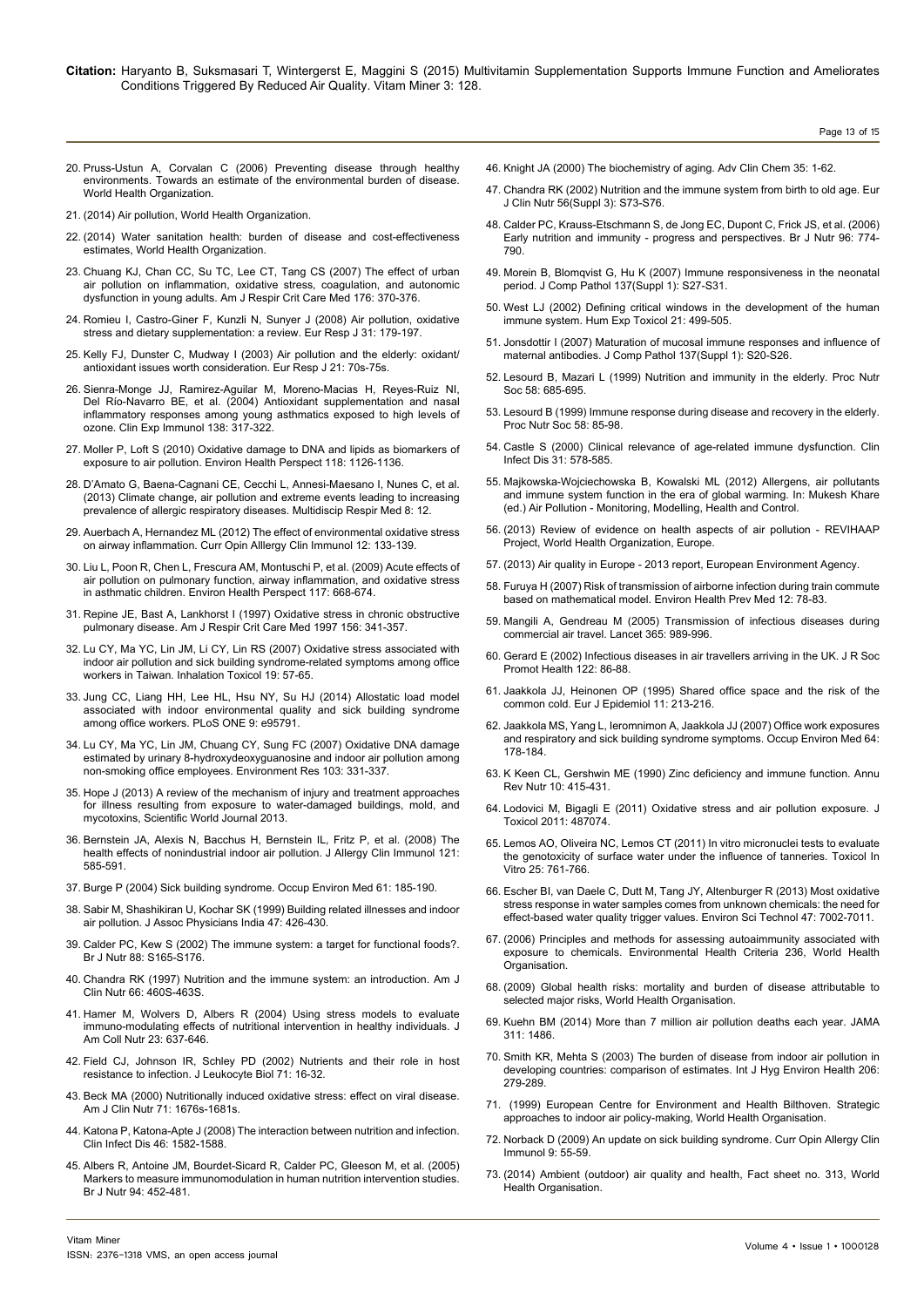- 74. [Brandt J, Silver JD, Christensen JH, Andersen MS, Bonlokke JH, et al. \(2013\)](http://www.atmos-chem-phys.net/13/7725/2013/acp-13-7725-2013.pdf) [Contribution from the ten major emission sectors in Europe and Denmark to](http://www.atmos-chem-phys.net/13/7725/2013/acp-13-7725-2013.pdf) [the health-cost externalities of air pollution using the EVA model system – an](http://www.atmos-chem-phys.net/13/7725/2013/acp-13-7725-2013.pdf) [integrated modelling approach. Atmos Chem Phys Discuss 13: 5871-5922.](http://www.atmos-chem-phys.net/13/7725/2013/acp-13-7725-2013.pdf)
- 75. [\(2007\) Cost of pollution in China: Economic estimates of physical damages,](http://siteresources.worldbank.org/INTEAPREGTOPENVIRONMENT/Resources/China_Cost_of_Pollution.pdf) [The World Bank.](http://siteresources.worldbank.org/INTEAPREGTOPENVIRONMENT/Resources/China_Cost_of_Pollution.pdf)
- 76. [\(1994\) Indonesia environment and development: challenges for the future, The](http://www-wds.worldbank.org/external/default/WDSContentServer/WDSP/IB/1994/03/21/000009265_3961005043726/Rendered/PDF/multi0page.pdf) [World Bank.](http://www-wds.worldbank.org/external/default/WDSContentServer/WDSP/IB/1994/03/21/000009265_3961005043726/Rendered/PDF/multi0page.pdf)
- 77. [Both AF, Westerdahl D, Fruin S, Haryanto B, Marshall JD \(2013\) Exposure to](http://www.ncbi.nlm.nih.gov/pubmed/23314255) [carbon monoxide, fine particle mass, and ultrafine particle number in Jakarta,](http://www.ncbi.nlm.nih.gov/pubmed/23314255) [Indonesia: effect of commute mode. Sci Total Environ 443: 965-972.](http://www.ncbi.nlm.nih.gov/pubmed/23314255)
- 78. [\(2010\) Improving Air Quality in Mexico City, SEDEMA: Ministry of Environment.](http://urbanizationproject.org/blog/improving-air-quality-in-mexico-city#.VUxjL_nvNSw)
- 79. [De Araujo Vormittag EdM, Guimaraes Rodrigues C, Jorge de Miranda M,](http://www.saudeesustentabilidade.org.br/site/wp-content/uploads/2013/09/Documentofinaldapesquisapadrao_2409-FINAL-sitev1.pdf) [Cavalcante JA, Rodrigues da Costa R, et al. \(2013\) Avaliação do impacto da](http://www.saudeesustentabilidade.org.br/site/wp-content/uploads/2013/09/Documentofinaldapesquisapadrao_2409-FINAL-sitev1.pdf) [poluição atmosférica sob a visão da saúde no Estado de São Pauloa.](http://www.saudeesustentabilidade.org.br/site/wp-content/uploads/2013/09/Documentofinaldapesquisapadrao_2409-FINAL-sitev1.pdf)
- 80. [\(2006\) Air quality guidelines for particulate matter, ozone, nitrogen dioxide and](http://www.euro.who.int/__data/assets/pdf_file/0005/78638/E90038.pdf) [sulfer dioxide, Global update 2005, World Health Organisation.](http://www.euro.who.int/__data/assets/pdf_file/0005/78638/E90038.pdf)
- 81. [\(2013\) PM10, country level \(micrograms per cubic meter\), The World Bank.](http://data.worldbank.org/indicator/EN.ATM.PM10.MC.M3/)
- 82. [\(2004\) Health aspects of air pollution. Results from the WHO project "systematic](http://www.euro.who.int/en/health-topics/environment-and-health/air-quality/publications/pre2009/health-aspects-of-air-pollution-results-from-the-who-project-systematic-review-of-health-aspects-of-air-pollution-in-europe) [review of health aspects of air pollution in Europe",World Health Organisation.](http://www.euro.who.int/en/health-topics/environment-and-health/air-quality/publications/pre2009/health-aspects-of-air-pollution-results-from-the-who-project-systematic-review-of-health-aspects-of-air-pollution-in-europe)
- 83. [Sardar K, Ali S, Hameed S, Afzal S , Fatima S, et al. \(2013\) Heavy metals](http://www.gjournals.org/GJEMPS/GJEMPS PDF/2013/August/060413652 Kamran et al.pdf) [contamination and what are the impacts on living organisms. Greener Journal](http://www.gjournals.org/GJEMPS/GJEMPS PDF/2013/August/060413652 Kamran et al.pdf) [of Environmental Management and Public Safety 2: 172-179.](http://www.gjournals.org/GJEMPS/GJEMPS PDF/2013/August/060413652 Kamran et al.pdf)
- 84. [\(2014\) Air quality: data and statistics, World Health Organization, Europe.](http://www.euro.who.int/en/health-topics/environment-and-health/air-quality/data-and-statistics)
- 85. [\(2011\) Tackling the global clean air challenge, World Health Organization.](http://www.who.int/mediacentre/news/releases/2011/air_pollution_20110926/en/)
- 86. [Apte JS, Bombrun E, Marshall JD, Nazaroff WW \(2012\) Global intraurban](http://www.ncbi.nlm.nih.gov/pubmed/22332712) [intake fractions for primary air pollutants from vehicles and other distributed](http://www.ncbi.nlm.nih.gov/pubmed/22332712) [sources. Environ Sci Technol 46: 3415-3423.](http://www.ncbi.nlm.nih.gov/pubmed/22332712)
- 87. [Pozzer A, Zimmermann P, Doering UM, van Aardenne J, Tost H, et al. \(2012\)](http://www.atmos-chem-phys.net/12/6915/2012/acp-12-6915-2012.html) [Effects of business-as-usual anthropogenic emissions on air quality. Atmos](http://www.atmos-chem-phys.net/12/6915/2012/acp-12-6915-2012.html) [Chem Phys 12: 6915-6937.](http://www.atmos-chem-phys.net/12/6915/2012/acp-12-6915-2012.html)
- 88. [Bascom R \(1991\) The upper respiratory tract: mucous membrane irritation.](http://www.ncbi.nlm.nih.gov/pubmed/1821376) [Environ Health Perspect 95: 39-44.](http://www.ncbi.nlm.nih.gov/pubmed/1821376)
- 89. [Kelly FJ, Mudway IS \(2003\) Protein oxidation at the air-lung interface. Amino](http://www.ncbi.nlm.nih.gov/pubmed/14661098) [Acids 25: 375-396.](http://www.ncbi.nlm.nih.gov/pubmed/14661098)
- 90. [Kelly FJ \(2004\) Dietary antioxidants and environmental stress. Proc Nutr Soc](http://www.ncbi.nlm.nih.gov/pubmed/15831130) [63: 579-585.](http://www.ncbi.nlm.nih.gov/pubmed/15831130)
- 91. [\(2014\) Indoor air pollution, World Health Organization.](http://www.who.int/indoorair/en/)
- 92. [Yeasir Azad SM, Bahauddin K, Uddin H, Parveen S \(2014\) Indoor air pollution](http://www.iiste.org/Journals/index.php/JBAH/article/view/10569) [and prevalence of acute respiratory infection among children in rural area of](http://www.iiste.org/Journals/index.php/JBAH/article/view/10569) [bangladesh. J Biol Agriculture Healthcare 4: 60-71.](http://www.iiste.org/Journals/index.php/JBAH/article/view/10569)
- 93. [Bautista LE Correa A, Baumgartner J, Breysse P, Matanoski GM \(2009\)](http://www.ncbi.nlm.nih.gov/pubmed/19126589) [Indoor charcoal smoke and acute respiratory infections in young children in the](http://www.ncbi.nlm.nih.gov/pubmed/19126589) [Dominican Republic. Am J Epidemiol 169: 572-580.](http://www.ncbi.nlm.nih.gov/pubmed/19126589)
- 94. [\(2014\) Burden of disease from household air pollution for 2012. World Health](http://www.who.int/phe/health_topics/outdoorair/databases/HAP_BoD_results_March2014.pdf) [Organization.](http://www.who.int/phe/health_topics/outdoorair/databases/HAP_BoD_results_March2014.pdf)
- 95. [Moturi NW \(2010\) Risk factors for indoor air pollution in rural households in](http://www.ncbi.nlm.nih.gov/pubmed/21327133) [Mauche division, Molo district, Kenya. Afr Health Sci 10: 230-234.](http://www.ncbi.nlm.nih.gov/pubmed/21327133)
- 96. [Ezzati M, Kammen DM \(2001\) Quantifying the effects of exposure to indoor air](http://www.ncbi.nlm.nih.gov/pubmed/11401759) [pollution from biomass combustion on acute respiratory infections in developing](http://www.ncbi.nlm.nih.gov/pubmed/11401759) [countries. Environ Health Perspect 109: 481-488.](http://www.ncbi.nlm.nih.gov/pubmed/11401759)
- 97. [Bruce N, Perez-Padilla R, Albalak R \(2000\) Indoor air pollution in developing](http://www.ncbi.nlm.nih.gov/pubmed/11019457) [countries: a major environmental and public health challenge. Bull World](http://www.ncbi.nlm.nih.gov/pubmed/11019457) [Health Organ 78: 1078-1092.](http://www.ncbi.nlm.nih.gov/pubmed/11019457)
- 98. [Leem JH, Kim JH, Lee KH, Hong Yc, Lee KH, et al. \(2005\) Asthma attack](http://www.ncbi.nlm.nih.gov/pubmed/16293541) [associated with oxidative stress by exposure to ETS and PAH. J Asthma 42:](http://www.ncbi.nlm.nih.gov/pubmed/16293541) [463-467.](http://www.ncbi.nlm.nih.gov/pubmed/16293541)
- 99. [Li N Sioutas C, Cho A, Schmitz D, Misra C, et al. \(2003\) Ultrafine particulate](http://www.ncbi.nlm.nih.gov/pubmed/12676598) [pollutants induce oxidative stress and mitochondrial damage. Environ Health](http://www.ncbi.nlm.nih.gov/pubmed/12676598) [Perspect 111: 455-460.](http://www.ncbi.nlm.nih.gov/pubmed/12676598)
- 100.[Banerjee A, Mondal NK, Das D, Ray MR \(2012\) Neutrophilic inflammatory](http://www.ncbi.nlm.nih.gov/pubmed/21769440) [response and oxidative stress in premenopausal women chronically exposed](http://www.ncbi.nlm.nih.gov/pubmed/21769440) [to indoor air pollution from biomass burning. Inflammation 35: 671-683.](http://www.ncbi.nlm.nih.gov/pubmed/21769440)

101.[Mondal NK, Roy A, Mukherjee B, Das D, Ray MR \(2010\) Indoor air pollution](http://www.ncbi.nlm.nih.gov/pubmed/20924080)  [from biomass burning activates Akt in airway cells and peripheral blood](http://www.ncbi.nlm.nih.gov/pubmed/20924080) [lymphocytes: a study among premenopausal women in rural India. Toxicol](http://www.ncbi.nlm.nih.gov/pubmed/20924080) [Pathol 38: 1085-1098.](http://www.ncbi.nlm.nih.gov/pubmed/20924080)

Page 14 of 15

- 102.[Beck B, Brain J \(1982\) Prediction of the pulmonary toxicity of respirable](http://www.gbv.de/dms/tib-ub-hannover/017599210.pdf) [combustion products from residential wood and coal stoves. Proceedings:](http://www.gbv.de/dms/tib-ub-hannover/017599210.pdf) [residential wood & coal combustion specialty conference, Louisville, Kentucky,](http://www.gbv.de/dms/tib-ub-hannover/017599210.pdf)  [PA: Air Pollution Control Association 264-280.](http://www.gbv.de/dms/tib-ub-hannover/017599210.pdf)
- 103.[Houtmeyers E, Gosselink R, Gayan-Ramirez G, Decramer M \(1999\)](http://www.ncbi.nlm.nih.gov/pubmed/10414423) [Regulation of mucociliary clearance in health and disease. Eur Respir J 13:](http://www.ncbi.nlm.nih.gov/pubmed/10414423) [1177-1188.](http://www.ncbi.nlm.nih.gov/pubmed/10414423)
- 104.[\(1991\) Indoor Air Facts No. 4: sick building syndrome, United States](http://www.epa.gov/iaq/pdfs/sick_building_factsheet.pdf) [Environmental Protection Agency.](http://www.epa.gov/iaq/pdfs/sick_building_factsheet.pdf)
- 105.Fanger P (1988) Hidden olfs in sick buildings. ASHRAE 30: 40-43.
- 106.[Israeli E, Pardo A \(2011\) The sick building syndrome as a part of the](http://www.ncbi.nlm.nih.gov/pubmed/21188456) [autoimmune \(auto-inflammatory\) syndrome induced by adjuvants. Mod](http://www.ncbi.nlm.nih.gov/pubmed/21188456)  [Rheumatol 21: 235-239.](http://www.ncbi.nlm.nih.gov/pubmed/21188456)
- 107.[Abdel-Hamid MA, A Hakim S, Elokda EE, Mostafa NS \(2013\) Prevalence and](http://www.ncbi.nlm.nih.gov/pubmed/23963091)  [risk factors of sick building syndrome among office workers. J Egypt Public](http://www.ncbi.nlm.nih.gov/pubmed/23963091)  [Health Assoc 88: 109-114.](http://www.ncbi.nlm.nih.gov/pubmed/23963091)
- 108.[Weschler CJ \(2004\) Chemical reactions among indoor pollutants: what we've](http://www.ncbi.nlm.nih.gov/pubmed/15330786) [learned in the new millennium. Indoor Air 14 Suppl 7: 184-194.](http://www.ncbi.nlm.nih.gov/pubmed/15330786)
- 109.[Walinder R, Norbäck D, Wieslander G, Smedje G, Erwall C \(1997\) Nasal](http://www.ncbi.nlm.nih.gov/pubmed/9349870)  [congestion in relation to low air exchange rate in schools. Evaluation by](http://www.ncbi.nlm.nih.gov/pubmed/9349870) [acoustic rhinometry. Acta Otolaryngol 117: 724-727.](http://www.ncbi.nlm.nih.gov/pubmed/9349870)
- 110.[Walinder R, Norbäck D, Wieslander G, Smedje G, Erwall C, et al. \(1999\) Nasal](http://www.ncbi.nlm.nih.gov/pubmed/10360469)  [patency and lavage biomarkers in relation to settled dust and cleaning routines](http://www.ncbi.nlm.nih.gov/pubmed/10360469)  [in schools. Scand J Work Environ Health 25: 137-143.](http://www.ncbi.nlm.nih.gov/pubmed/10360469)
- 111. [Joshi SM \(2008\) The sick building syndrome. Indian J Occup Environ Med](http://www.ncbi.nlm.nih.gov/pubmed/20040980) [12: 61-64.](http://www.ncbi.nlm.nih.gov/pubmed/20040980)
- 112.[\(1995\) Indoor environmental quality \(IEQ\), Centers for Disease Control and](http://www.cdc.gov/niosh/topics/indoorenv/) **Prevention**
- 113.[\(2000\) How to deal with sick building syndrome \(SBS\). Guidance for employers,](http://www.hse.gov.uk/pubns/priced/hsg132.pdf)  [building owners and building managers, Health and Safety Executive.](http://www.hse.gov.uk/pubns/priced/hsg132.pdf)
- 114. [Fisk WJ, Rosenfeld AH \(1997\) Estimates of improved productivity and health](http://onlinelibrary.wiley.com/doi/10.1111/j.1600-0668.1997.t01-1-00002.x/abstract) [from better indoor environments. Indoor Air 7: 158-172.](http://onlinelibrary.wiley.com/doi/10.1111/j.1600-0668.1997.t01-1-00002.x/abstract)
- 115. [Fisk WJ \(2000\) Health and productivity gains from better indoor environments](http://taskair.com/knowledge/Health and Productivity Gains from Healthy Indoor Environments.pdf)  [and their relationship with building energy efficiency. Ann Rev Energy Environ](http://taskair.com/knowledge/Health and Productivity Gains from Healthy Indoor Environments.pdf)  [25: 537-566.](http://taskair.com/knowledge/Health and Productivity Gains from Healthy Indoor Environments.pdf)
- 116.[Wiseman H, Halliwell B \(1996\) Damage to DNA by reactive oxygen and](http://www.ncbi.nlm.nih.gov/pubmed/8546679) [nitrogen species: role in inflammatory disease and progression to cancer.](http://www.ncbi.nlm.nih.gov/pubmed/8546679)  [Biochem J 313 : 17-29.](http://www.ncbi.nlm.nih.gov/pubmed/8546679)
- 117. [Hirokawa K, Utsuyama M, Kasai M, Kurashima C \(1992\) Aging and immunity.](http://www.ncbi.nlm.nih.gov/pubmed/1449050)  [Acta Pathol Jpn 42: 537-548.](http://www.ncbi.nlm.nih.gov/pubmed/1449050)
- 118.[Pawelec G \(2007\) Immunosenescence comes of age. Symposium on Aging](http://www.ncbi.nlm.nih.gov/pubmed/17304236) [Research in Immunology: The Impact of Genomics. EMBO Rep 8: 220-223.](http://www.ncbi.nlm.nih.gov/pubmed/17304236)
- 119.[\(2012\) Guidance for immunotoxicity risk assessment for chemicals.](http://www.inchem.org/documents/harmproj/harmproj/harmproj10.pdf) [International Program on Chemical Safety, Harmonization Project Document](http://www.inchem.org/documents/harmproj/harmproj/harmproj10.pdf)  [No. 10, World Health Organization.](http://www.inchem.org/documents/harmproj/harmproj/harmproj10.pdf)
- 120.[Chauhan AJ, Johnston SL \(2003\) Air pollution and infection in respiratory](http://www.ncbi.nlm.nih.gov/pubmed/14757711) [illness. Br Med Bull 68: 95-112.](http://www.ncbi.nlm.nih.gov/pubmed/14757711)
- 121.[Beelen R, Raaschou-Nielsen O, Stafoggia M, Andersen ZJ, Weinmayr G,](http://www.ncbi.nlm.nih.gov/pubmed/24332274) [et al. \(2014\) Effects of long-term exposure to air pollution on natural-cause](http://www.ncbi.nlm.nih.gov/pubmed/24332274) [mortality: an analysis of 22 European cohorts within the multicentre ESCAPE](http://www.ncbi.nlm.nih.gov/pubmed/24332274) [project. Lancet 383: 785-795.](http://www.ncbi.nlm.nih.gov/pubmed/24332274)
- 122.[Huang YL, Batterman S \(2000\) Residence location as a measure of](http://www.ncbi.nlm.nih.gov/pubmed/10703849) [environmental exposure: a review of air pollution epidemiology studies. J Expo](http://www.ncbi.nlm.nih.gov/pubmed/10703849)  [Anal Environ Epidemiol 10: 66-85.](http://www.ncbi.nlm.nih.gov/pubmed/10703849)
- 123.[Brugge D, Durant JL, Rioux C \(2007\) Near-highway pollutants in motor vehicle](http://www.ncbi.nlm.nih.gov/pubmed/17688699)  [exhaust: a review of epidemiologic evidence of cardiac and pulmonary health](http://www.ncbi.nlm.nih.gov/pubmed/17688699) [risks. Environ Health 6: 23.](http://www.ncbi.nlm.nih.gov/pubmed/17688699)
- 124.Zuurbier M Hoek G, Oldenwening M, Lenters V, Meliefste K, et al. (2010) Commuters' exposure to particulate matter air pollution is affected by mode of transport, fuel type, and route. Environ Health Perspect 118: 783-789.